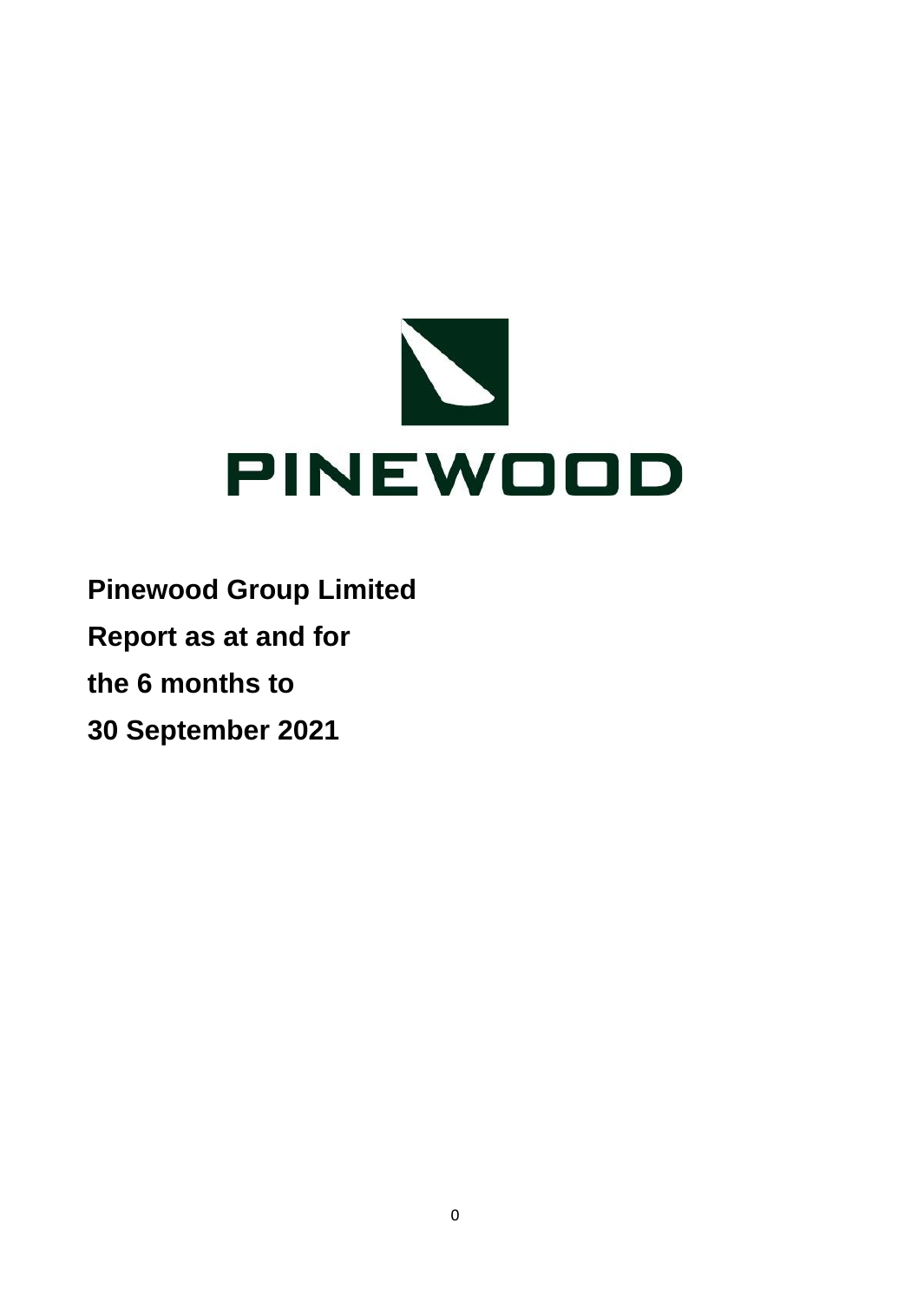# **Second quarter highlights**

## **Operational and industry highlights**

- The BFI reported that the combined UK film and high-end television ('HETV') production spend in the UK for year to date to Q3 CY21 was £4.7 billion from 325 productions. This is the highest combined 9-month film and HETV spend, in the quarterly statistics, on record
- Both studios are operating at capacity, with our customers having full production schedules. Currently, there are 17 productions based at the studios, of which 8 are shooting. The Post-Production and TV businesses are performing strongly with activity at normalised levels
- The Group has delivered another good set of results, with turnover up by 6% to £49.5 million (Q2 YTD FY21: £46.7 million) and Adjusted EBITDA up by 4.2% to £32.7 million (Q2 YTD FY21: £31.3 million) in the 6-month period to 30 September

#### **Strategic highlights**

Expansion projects progressing:

- Real estate optimisation ("REO"): construction of five new stages at Pinewood West, pre-let to Disney, with delivery expected in mid CY22
- Shepperton North West: enabling works are underway for the construction of three sound stages and other production accommodation (c. 165k sq ft) together with a six-acre backlot; entered into a contract with Sir Robert McAlpine for the main works
- Shepperton South: achieved detailed planning consent for the construction of 14 sound stages and other production accommodation (c. 800k sq ft), enabling works have commenced and we have entered into a fixed price contract with Laing O'Rourke for the main works. Additionally, we have signed an agreement with Netflix to pre-let a majority of the development.
- Pinewood East Phase 3: detailed planning permission received in Q2 CY21 for 4 new sound stages (c.140k sq ft). This will conclude the expansion of Pinewood East and design is being finalised

#### **Financial highlights**

The table below provides an overview of key performance indicators for the period:

|                                | 6 months<br>ended 30<br><b>Sept 2021</b><br>£'000 | 6 months<br>ended 30<br><b>Sept 2020</b><br>£'000 |
|--------------------------------|---------------------------------------------------|---------------------------------------------------|
| Turnover                       | 49,510                                            | 46,656                                            |
| <b>Adjusted EBITDA</b>         | 32,659                                            | 31,341                                            |
| Adjusted EBITDA margin         | 66.0%                                             | 67.2%                                             |
| Cash generated from operations | 2,676                                             | 10,499                                            |
| Capital expenditure*           | (35,888)                                          | (13,016)                                          |
| Adjusted net debt              | (501,477)                                         | (472, 388)                                        |

*\* Capital expenditure represents the purchase of property, plant and equipment, intangible assets, and the investment in and repayments from participating interests, net of proceeds from disposal of property, plant and equipment, intangibles, investments and participating interests*

#### *Turnover*

Turnover of £49.5 million was up by £2.8 million on the prior year (Q2 YTD FY21: £46.7 million), with the prior year period impacted by the pandemic and the production hiatus. The half year benefited from the strong return of the Post-Production business and TV. However, with our customers having full production schedules and the studios operating at capacity, there has been a change in mix of revenue streams within UK studios.

#### *Adjusted EBITDA*

Adjusted EBITDA improved by £1.4 million at the half year to £32.7 million (Q2 YTD FY21: £31.3 million), with the TV and Post-Production businesses supporting this improvement. With the studios operating at capacity, there has been limited space available for resale to third parties, although, this has been mitigated by improved returns from our associate company (PMBS Holdings Ltd or 'PMBS') in delivering lighting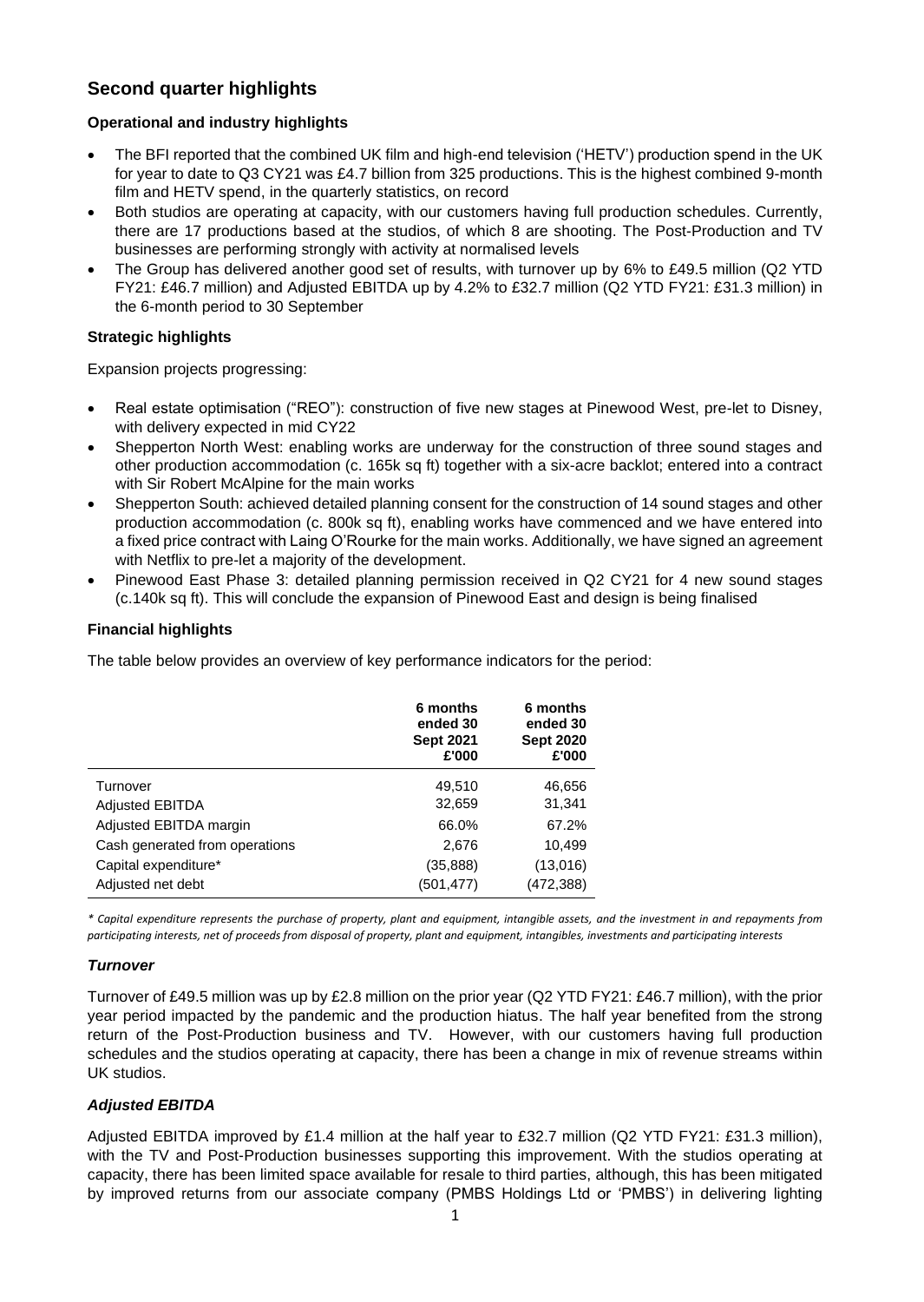services to productions, and the sale of other ancillary studio services at the UK studios. The net increase outlined above was partially offset by the repayment in Q1 FY22 of funds received in FY21 under the Government's Coronavirus Job Retention Scheme ('CJRS') and a decrease in international activity due to the termination of the agreement with the studios in Atlanta in October 2020.

Adjusted EBITDA margin of 66.0% compares with Q2 YTD FY21 of 67.2%. Excluding the impact of funds in relation to the CJRS and income received from participating interests, the adjusted EBITDA margin is 65.0% (Q2 YTD FY21: 65.8%)

|                                                                              | 6 months<br>ended 30 Sept<br>2021 | 6 months<br>ended 30 Sept<br>2020 |
|------------------------------------------------------------------------------|-----------------------------------|-----------------------------------|
| Profit after taxation                                                        | 15,095                            | 16,190                            |
| Tax charge on profit                                                         | 5,321                             | 5,066                             |
| Net interest payable and other charges                                       | 6,594                             | 4.575                             |
| Depreciation of property, plant and equipment                                | 5,196                             | 5,187                             |
| Impairment of property, plant and equipment                                  |                                   |                                   |
| Amortisation of intangible assets                                            | 472                               | 471                               |
| (Profit)/ loss on disposal of property, plant &<br>equipment and investments | (19)                              | 1,866                             |
| <b>EBITDA</b>                                                                | 32,659                            | 33,355                            |
| Adjusted items **                                                            |                                   | (2,014)                           |
| <b>Adjusted EBITDA</b>                                                       | 32,659                            | 31,341                            |

#### *Reconciliation of profit after taxation to Adjusted EBITDA*

\*\* See note 1 of the accompanying financial statements for details of adjusted items

#### *Cash flow and capital expenditure*

The cash balance at 30 September 2021 was £248.5 million, having decreased by £49.1 million from £297.6 million since the start of the financial year.

Cash generated from operations was £2.7 million, with a significant proportion of cash receipts under the long-term contracts due in Q4 of each calendar year and the return of CJRS monies in the first half of FY22. After a net £12.7 million of interest and £3.1 million of tax paid, net cash outflow from operations was £13.1 million. £35.9 million was spent on capital expenditure, in particular on our studio expansion programme, including developing the five new stages at Pinewood West and undertaking enabling works at Shepperton. Finally, residual financing arrangement fees of £0.2 million were paid in the first half.

Net cash generation has declined by £34.3 million since Q2 YTD FY21, although £22.9 million of the reduction is from higher capital expenditure and the Group's studio expansion works. The remaining £11.4 million decline is due to a reduction from working capital of £8.1 million, an increase of £0.1 million in tax payments, a £3.3 million increase in net interest payments and a £0.2 million increase in arrangement fees following the refinancing earlier in 2021, partially offset by an increase of £0.3 million in cash flow from operating activities before changes in working capital. The reduction in working capital in FY22 is driven by: (i) the phasing-in of the two long-term contracts over the first half of FY21 alongside remaining traditional contracts, whereas a greater degree of cash has been received in advance of Q2 YTD FY22 under the long-term contracts; (ii) a natural delay from the timing of VAT reclaims relating to capital expenditure as our studio expansion plans progress; and is partially offset by (iii) a reduced level of resale-related payments in the period.

#### *Adjusted Net debt and liquidity*

Adjusted net debt as at 30 September 2021 stood at £501.5 million, based on £750.0 million of senior secured notes and a cash balance of £248.5 million. Adjusted net debt at 31 March 2021 was £452.4 million, based on £750.0 million of senior secured notes and a cash balance of £297.6 million.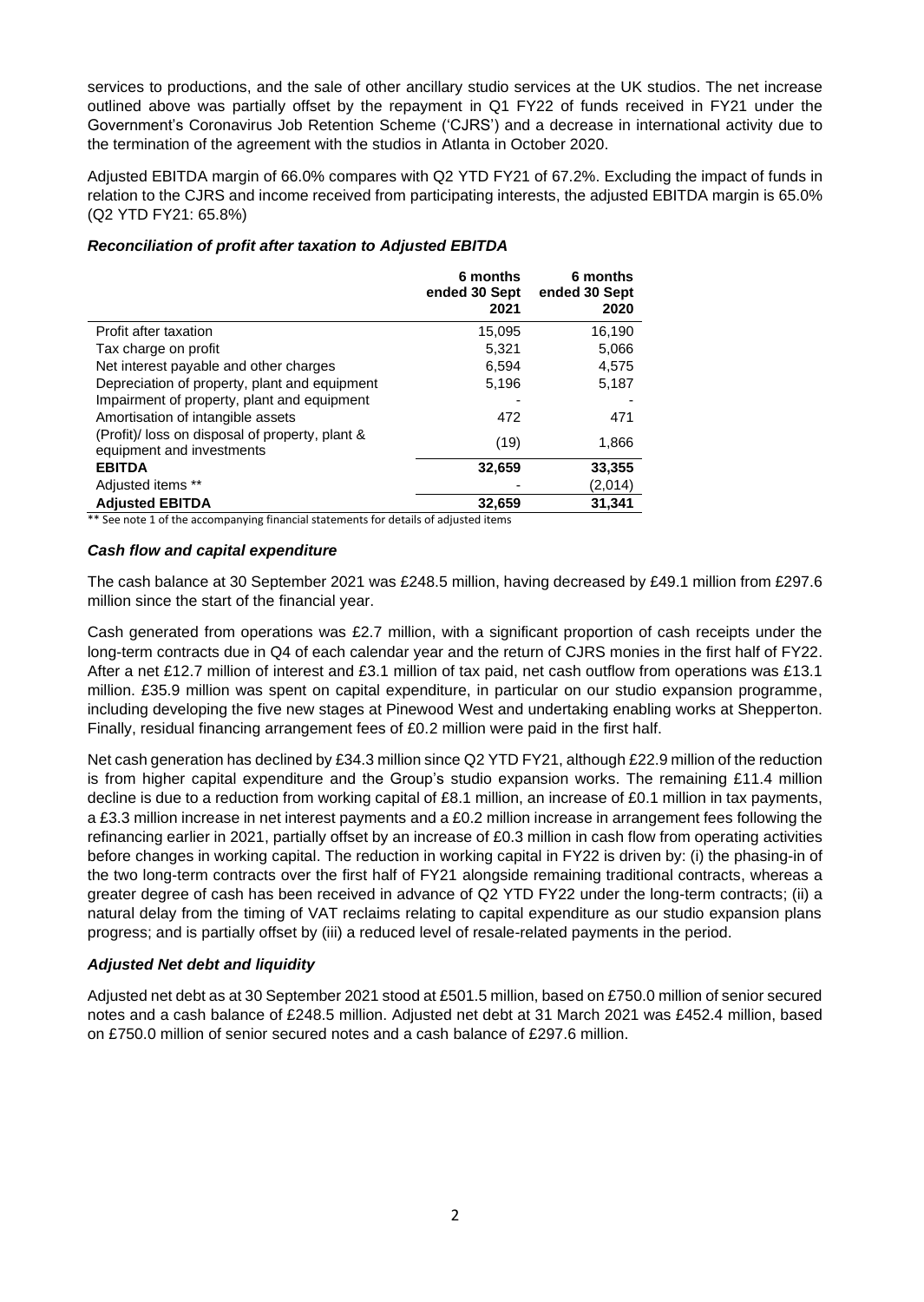#### **Paul Golding, CEO, commented**

The Group has had a strong first half to the year with the business trading strongly.

We are very pleased to announce that we are going ahead with the next phase of expansion at Shepperton Studios and the strengthening of our partnership with Netflix. Their commitment to expand at Shepperton is an endorsement of our operational expertise and enables us to continue our investment into this great studio.

The next Investor update is scheduled for 23 February 2022.

#### **Recent Developments**

We are pleased to announce that we have entered into a long-term contract with Netflix to pre-let part of the space at Shepperton South studio on terms substantially similar to our existing long-term contract with Netflix, and which will double the size of its existing production hub at Shepperton Studios.

We are also proceeding with the Shepperton South expansion (14 new sound stages and other production accommodation totalling approximately 800,000 square feet). This is in addition to the two expansion projects that are currently underway, 5 new stages at Pinewood West (totalling approximately 100,00 square feet) and Shepperton North West (three new sound stages and other production accommodation totalling approximately 165,000 square feet).

We have also entered into a fixed price contract for the majority of the works at Shepperton North West and we have entered into fixed price contract with Laing O'Rourke for the main works at Shepperton South, thereby significantly de-risking the execution of these projects.

Capital expenditures in the amount of £514 million to pay for the foregoing expansion projects are expected to come from cash on balance sheet and debt raised in the capital markets and such funds are expected to be deployed in the next three years in accordance with the following schedule: approximately 20% in the year ending 31 March 2022, approximately 50% in the year ending 31 March 2023 and the remaining approximately 30% in the year ending 31 March 2024.

Giving pro forma effect to the anticipated EBITDA, effects of certain pre-leased space currently being constructed as part of the expansion projects and adding back the effect of certain costs related to the UK Coronavirus Job Retention Scheme, our Pro Forma Adjusted EBITDA for the twelve months ended 30 September 2021 would have been £94.3 million.

We have received a valuation report, dated 15 November 2021, which values the Group's freehold property at £2,158 million. Adjusting for the remaining capital expenditure to be incurred for the Shepperton expansion project and new stage construction at Pinewood West, the Group's Adjusted Market Value is £2,672 million and adjusted net total LTV is 38% as of 31 September 2021 (pro forma for the offering announced today). As adjusted net total LTV of UK freehold property represents as adjusted net debt divided by the as adjusted Market Value of the Group's freehold real property.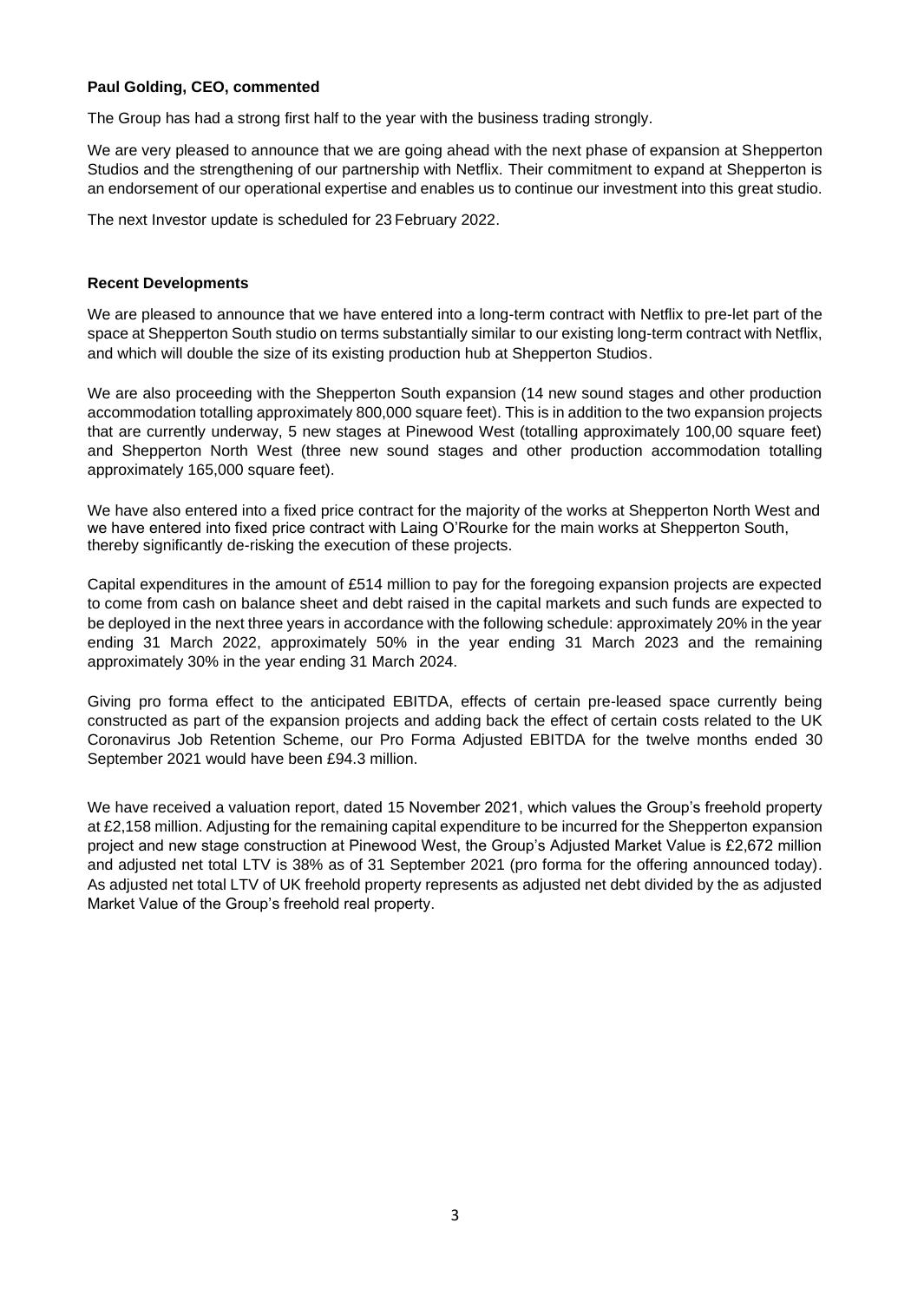#### **General information**

Pinewood is the leading independent provider of the real estate that is required for the production of film and television content. Founded in 1936 and headquartered in the United Kingdom, Pinewood owns premium, large-scale facilities also known as studios, for hosting film, television and other media productions. Our freehold studios are located in prime locations near London and make Pinewood a preferred choice for major film production companies. Pinewood branded studios have hosted over 2,000 films, among them 170 Oscar winners, 230 BAFTA winners and numerous blockbuster film productions with budgets of over \$100.0 million.

#### **Presentation of financial information**

Unless otherwise indicated, the financial information presented in this report is the historical consolidated financial information of the Group.

This report includes or derives information from the following financial sources:

- The unaudited consolidated financial information of the Group as of and for the 3 months ended 30 September 2021 ("Q2 2022", "Q2 FY22"), and the comparative period as of and for the 3 months ended 30 September 2020 ("Q2 2021" or "Q2 FY21"), prepared in accordance with FRS 102
- The unaudited consolidated financial information of the Group as of and for the 6 months ended 30 September 2021 ("Q2 YTD 2022", "Q2 YTD FY22"), and the comparative period as of and for the 6 months ended 30 September 2020 ("Q2 YTD 2021" or "Q2 YTD FY21"), prepared in accordance with FRS 102.
- The audited consolidated financial information of the Group as of and for the year ended 31 March 2021 ("FY21"), and the comparative period as of and for the year ended 31 March 2020 ("FY20"), is prepared in accordance with FRS 102. The financial year for the Group runs from 1 April following the previous financial year end to 31 March each calendar year.

#### **Further information for the noteholders**

This report was prepared in accordance with the indenture dated 25 September 2019 among Pinewood Finco PLC, as issuer, the guarantors named therein, Deutsche Trustee Company Limited, as Trustee, and Deutsche Bank AG London Branch, as security agent and as paying agent.

This report may include forward-looking statements. All statements other than statements of historical fact included in this report, including those regarding the Group's financial position, business and acquisition strategy, plans and objectives of management for future operations, are forward-looking statements. Such forward-looking statements involve known and unknown risks, uncertainties and other factors which may cause the out-turned results, performance or achievements of the Group, or industry results, to be materially different from any future results, performance or achievements expressed or implied by such forward-looking statements.

Such forward-looking statements are based on numerous assumptions regarding the Group's present and future business strategies and the environment in which the Group will operate in the future. Many factors could cause the out-turned results, performance, or achievements to differ materially from those in the forward-looking statements. Forward-looking statements should, therefore, be construed in light of such risk factors and undue reliance should not be placed on forward-looking statements. These forward-looking statements speak only as of the date of this interim report. The Group expressly disclaims any obligations or undertaking, except as required by applicable law and regulations to release publicly any updates or revisions to any forward-looking statement contained herein to reflect any change in the Group's expectations with regard thereto or any changes in events, conditions or circumstances on which any such statement is based.

The financial results presented in this presentation are preliminary and may change. This financial information includes calculations or figures that have been prepared internally by management and have not been reviewed or audited by our independent auditors. There can be no assurance that the Group's actual results for the period presented herein will not differ from the preliminary financial data presented herein and such changes could be material. This preliminary financial data should not be viewed as a substitute for full financial statements prepared in accordance with FRS 102 and is not necessarily indicative of the results to be achieved for any future periods. This preliminary financial information, and previously reported amounts, could be impacted by the effects of further review by the Board of Directors.

#### **Use of non-FRS 102 financial information**

This report contains certain non-UK GAAP and non-IFRS financial measures and ratios, including, Adjusted EBITDA, Adjusted EBITDA margin, Adjusted net debt, and certain other measures (collectively, "**Non-GAAP Measures**") that are not required by, or presented in accordance with UK GAAP, IFRS or the accounting measures of any other jurisdiction. In addition, where narrative information given in this report excludes the impact of adjusted items and, therefore, refers to non-GAAP measures, this is indicated in the information given.

In this report, "Adjusted EBITDA" is calculated as profit before interest receivable and similar income, interest payable and similar charges, tax charge/credit on profit/loss, depreciation of property, plant and equipment, impairment of long-term assets, amortisation of goodwill and intangibles, gain/loss on disposal of property, plant and equipment, gain/loss on disposal of participating interests and investments, and adjusted items.

In this interim report, "Adjusted EBITDA margin" is calculated as Adjusted EBITDA (which includes the impact of income from participating interests and based on financial statements prepared in accordance with UK GAAP) divided by turnover (which does not include the impact of income from participating interests).

In this report, "adjusted net debt" is calculated as debt, ignoring accrued interest and the unamortised loan issue costs, net of cash balances.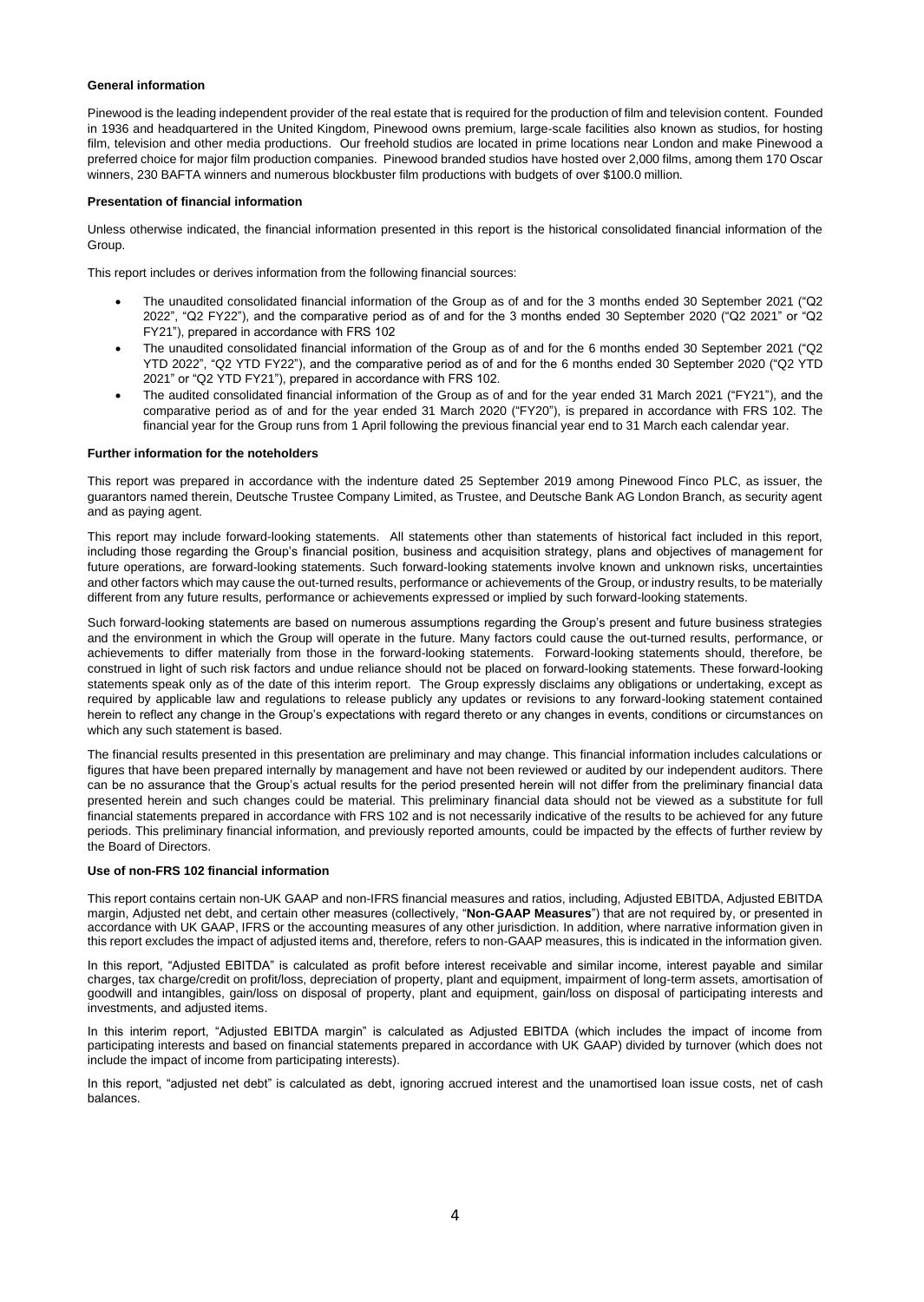# **Financial update for the 3 months ended 30 September 2021**

#### **Group Statement of Comprehensive Income**

#### *Turnover*

Turnover at £25.1 million was slightly higher than the prior year period (Q2 FY21: £24.7 million), with customers having returned from the pandemic related production hiatus in July 2020. There has been some movement between the business lines, with a strong pipeline of work and revenues earned in the Post-Production business.

The UK studios operated at capacity as our customers have very full production schedules. This has resulted in a lower level of resale income than in the prior year quarter, with little unutilised space available for rental to third parties.

The long-term contracts contain indexation provisions which, in accordance with FRS102, result in certain revenue being recognised on a straight-line basis over the initial term, rather than increasing each year. Consequently, revenue was adjusted upwards by £0.6 million (Q2 FY21: £0.8 million) compared with the contractual amounts due.

#### *Cost of sales*

Cost of sales expenditure was relatively level with last year at £9.1 million (Q2 FY21: £9.2 million), with Post-Production fully utilised in delivering local versioning.

#### *Gross profit*

Gross profit at £16.0 million, was £0.5 million ahead than prior year (Q2 FY21: £15.5 million), with the gross profit margin up by 1.1 ppt to 63.8% (Q2 FY21: 62.7%).

#### *Selling, distribution and administrative expenses*

Selling, distribution and administrative expenses, together totalling £2.1 million, are flat on the prior year quarter (Q2 FY21: £2.2 million).

#### *Other operating expenses/income*

Other operating expenses were £nil in Q2 FY22 (Q2 FY21: £1.8 million expense). The prior year quarter included a loss on disposal of property at Pinewood Studios following the clearance of three areas in advance of the construction of five stages which will be occupied by Disney.

#### *Operating profit*

Operating profit before adjusted items of £13.9 million (Q2 FY21: £11.6 million) improved from the prior year quarter mainly as a result of the loss on disposal last year which has not reoccurred, but also due to higher levels of localisation versioning by Post-Production. As a result, operating profit margin was 55.5% (Q2 FY21: 47.0%).

#### *Income from participating interests*

Our associate company, PMBS Holdings Limited ('PMBS'), has benefitted from the studios operating at capacity. Although PMBS was adversely impacted by the pandemic, they have returned to profitability and recouped losses incurred during the period of reduced activity. As a result, income from participating interests has been recognised in the quarter at £1.0 million. This income has increased the carrying value of the Group's equity interest in PMBS to £1.0 million. The associate was initially recognised at its original cost of £nil, with the Group having recognised a share of results after equity accounting adjustments of £nil up to the start of the current period.

#### *Interest receivable and similar income*

Interest receivable and similar income, which mainly comprises income earned on the loan to the Group's parent company, was £3.1 million (Q2 FY21: £2.9 million), with the slight improvement from a small fair value gain on the Group's derivative financial instruments.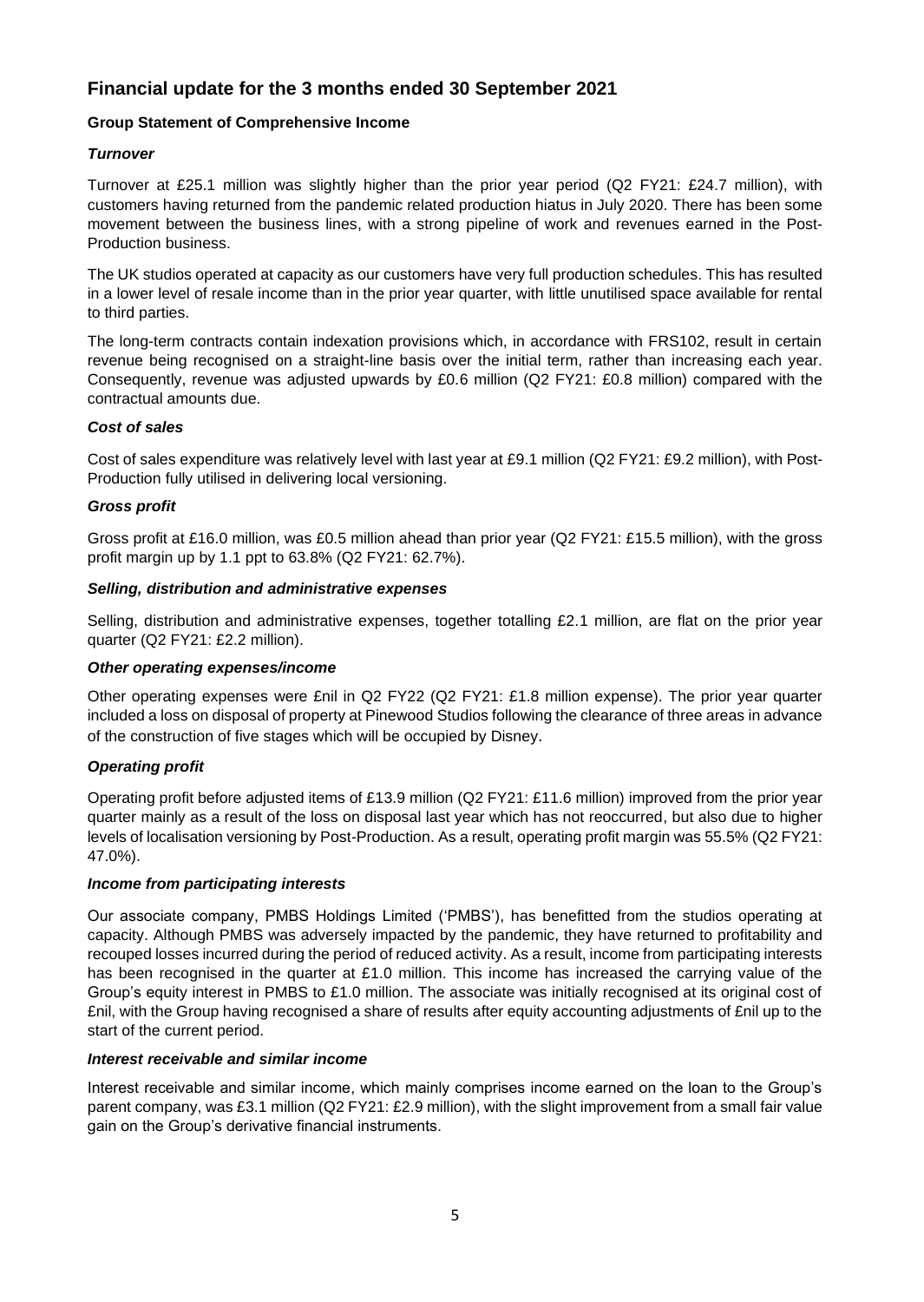# **Financial update for the 3 months ended 30 September 2021 (continued)**

#### **Group Statement of Comprehensive Income (continued)**

#### *Interest payable and similar charges*

Interest payable and similar charges increased by £1.4 million to £6.4 million (Q2 FY21: £5.0 million), following the financing in January 2021 which increased the principal of the 3.25% senior secured notes by £200.0 million.

#### *Tax charge \*\**

Excluding the impact of adjusted items, the tax charge reduced by £0.3 million to £2.2 million (Q2 FY21: £2.5 million). The effective tax rate reduced in the quarter to 19.3% (Q2 FY21: 26.1%), with the current period impacted by non-taxable income from participating interests and the prior year period impacted by a higher level of non-allowable depreciation and the non-deductible loss on disposal of property.

\*\* Excluding adjusted items

#### **Cash flow**

The cash balance at 30 September 2021 was £248.5 million compared with £282.1 million at 30 June 2021, a reduction of £33.6 million of cash in the quarter.

The Group recognised a £16.7 million cash inflow from operating activities before changes in working capital, reduced by a working capital outflow of £14.6 million. The movement in working capital is mainly connected with a net unwind in deferred income balances and higher payment of resale monies to customers and to our suppliers. Net interest paid totalling £12.3 million was largely in relation to the senior secured notes, and tax paid of £1.5 million represented the second quarterly instalment payment for the financial year.

Capital expenditure of £22.1 million mainly related to the Group's growth plan.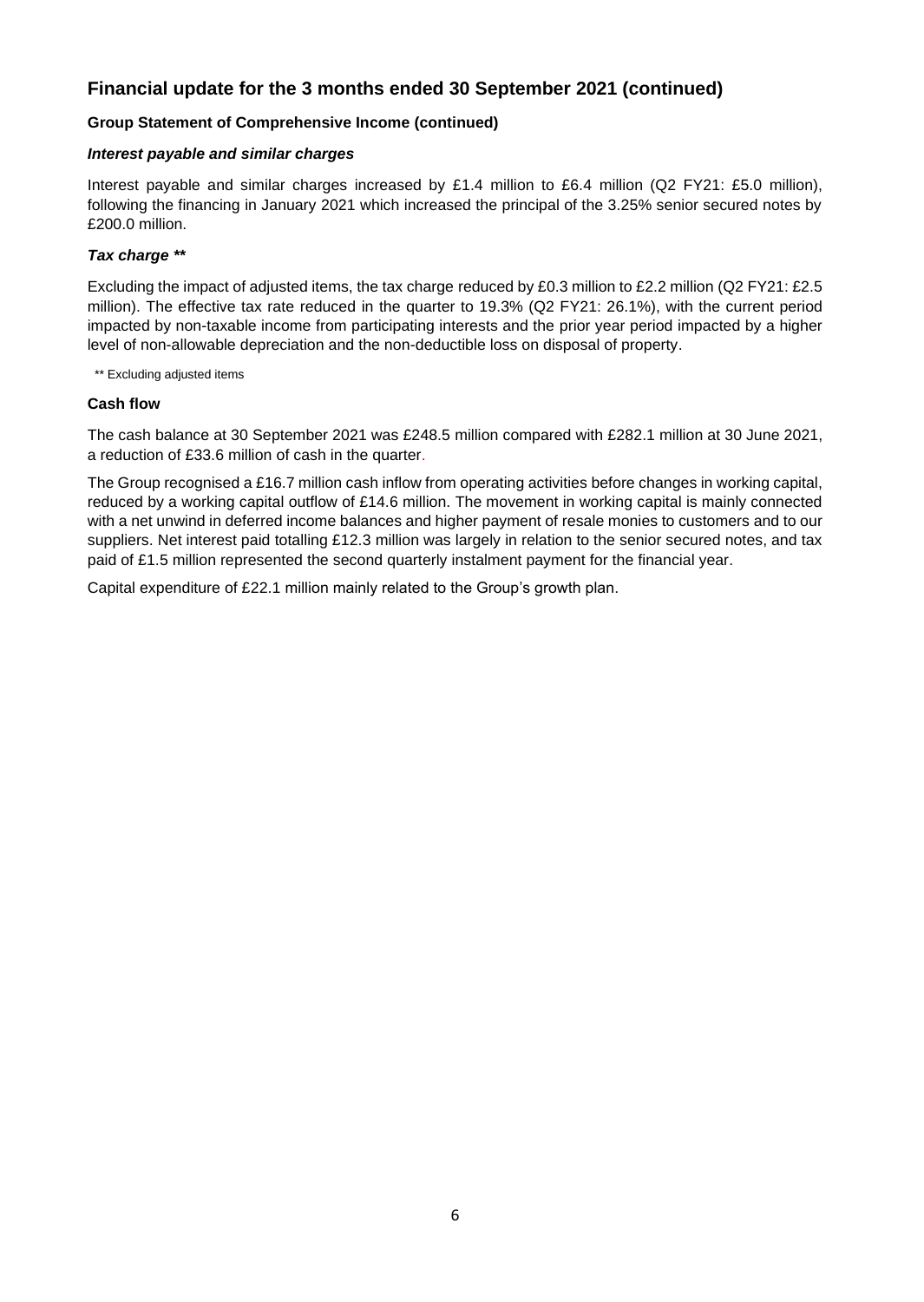# **Financial update for the 6 months ended 30 September 2021**

#### **Group Statement of Comprehensive Income**

#### *Turnover*

Turnover increased by £2.8 million to £49.5 million (Q2 YTD FY21: £46.7 million), due to both the ancillary TV studios and Post-Production businesses having returned to normal operating levels. During the production hiatus in Q1 FY21, two of the three TV studios remained empty until production scheduling resumed in July 2020, and similarly, Post-Production was impacted by delays in production scheduling.

UK studios continues to deliver stable, indexed-linked income from its production accommodation. However, the studios are busy and our customers have full production schedules, which has resulted in a change in the mix of other revenues earned. Resale income is lower than prior year, largely as there is little unutilised space available for rental to third parties, although ancillary studio services income (e.g. for energy) has increased compared with prior year.

The long-term contracts contain indexation provisions which, in accordance with FRS102, result in certain revenue being recognised on a straight-line basis over the initial term, rather than increasing each year. Consequently, revenue was adjusted upwards by £1.3 million (Q2 YTD FY21: £1.7 million) compared with the contractual amounts due.

Revenue from international agreements has declined slightly, following the exit from the sales and marketing agreement with the studios in Atlanta in October 2020. Income continues to be generated from our agreements with studios in Toronto and the Dominican Republic.

#### *Cost of sales*

Cost of sales expenditure increased by £1.2 million to £18.7 million (Q2 YTD FY21: £17.6 million). The increase is a result of activity having returned to pre-pandemic levels, with increased TV and energy costs supporting the increase in revenue, with energy charged under the two long-term contracts at cost, together with slight increases in other costs incurred in maintaining the site.

#### *Gross profit*

Gross profit at £30.8 million was £1.7 million higher than prior year (Q2 YTD FY21: £29.1 million), although gross profit margin was marginally lower at 62.1% (Q2 YTD FY21: 62.3%). The return of the business has been positive to gross profit, however, the high level of production scheduling at the studios has resulted in a higher uptake of ancillary studio services which are sold at cost and a reduced opportunity for generating resale income.

#### *Selling, distribution and administrative expenses*

Selling, distribution and administrative expenses, together totalling £4.2 million, are slightly higher than the prior year (Q2 YTD FY21: £4.0 million) following an investment in the in-house team leading our studio expansion plans.

#### *Other operating expenses/income*

Other operating expenses of £0.5 million is £0.7 million lower than prior year (Q2 YTD FY21: £1.2 million). This year's expense relates to the repayment in June 2021 of funds, which had been granted throughout FY21 under the Government's Coronavirus Job Retention Scheme ('CJRS'), which related to our retained staff.

The net expense of £1.2 million in the prior year period, related to a loss on disposal of property at Pinewood studios following the clearance of three areas in advance of the construction of the five stages which will be occupied by Disney, net of c. £0.7 million of CJRS grants received.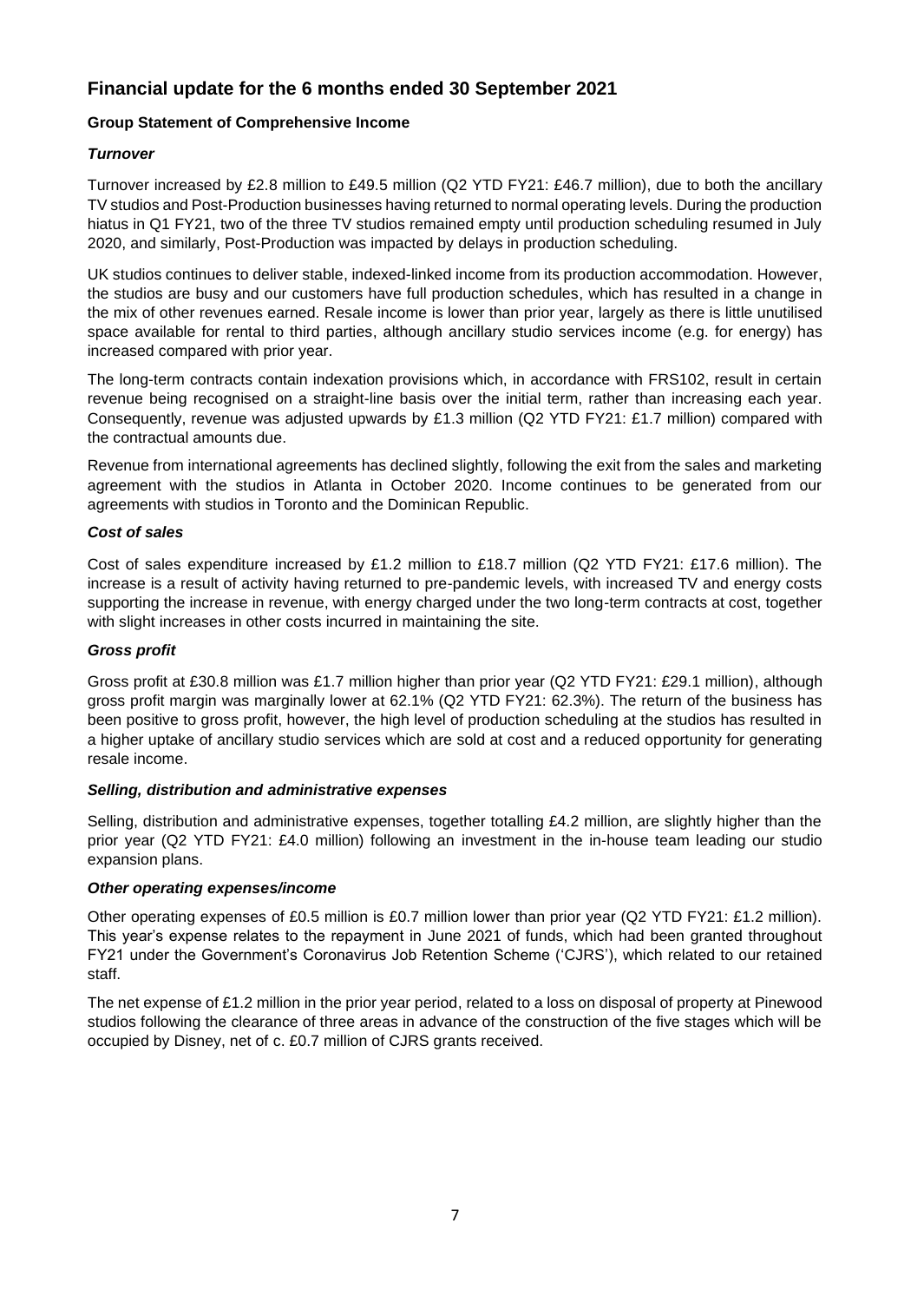# **Financial update for the 6 months ended 30 September 2021 (continued)**

#### **Group Statement of Comprehensive Income (continued)**

#### *Operating profit*

Operating profit before adjusted items of £26.0 million (Q2 YTD FY21: £23.8 million) improved by £2.2 million against the prior year period, delivering an operating profit margin of 52.6% (Q2 YTD FY21: 51.0%). Excluding the effect of receipts/ the repayment under the CJRS and the impact of the loss on disposal from clearing areas in advance of construction at Pinewood, operating profit increased by £1.5 million against the prior year period.

#### *Income from participating interests*

Our associate company, PMBS Holdings Limited ('PMBS'), has benefitted from the studios operating at capacity. Although PMBS's results suffered during the pandemic, the associate has returned to profitability and has recouped losses incurred during the period of reduced activity. As a result, income from participating interests has been recognised in the quarter at £1.0 million. This income has increased the carrying value of the Group's equity interest in PMBS to £1.0 million. The associate was initially recognised at its original cost of £nil, with the Group having recognised a share of results after equity accounting adjustments of £nil up to the start of the current period.

#### *Interest receivable and similar income*

Interest receivable and similar income, which mainly comprises income earned on the loan to the Group's parent company, was £6.1 million (Q2 YTD FY21: £5.8 million). The slight improvement follows a fair value gain on the Group's derivative financial instruments and the receipt of other interest income.

#### *Interest payable and similar charges*

Interest payable and similar charges increased by £2.3 million to £12.7 million (Q2 YTD FY21: £10.4 million) following the financing in January 2021 which increased the principal of the 3.25% senior secured notes by £200.0 million. The prior year period had been impacted by a fair value charge on the Group's interest rate swaps, compared with the fair value gain reported within interest receivable and similar income in Q2 YTD FY22.

#### *Tax charge\*\**

Excluding the impact of adjusted items, the tax charge increased by £0.8 million to £5.3 million (Q2 YTD FY21: £4.6 million). The effective tax rate has increased in the period to 26.1% (Q2 YTD FY21: 23.7%), due to the main rate of UK corporation tax increasing from 19% to 25% from 1 April 2023; the 2021 Finance Bill is now substantially enacted and, therefore, the rates are now incorporated in the Group's deferred tax position. The tax rate for Q2 YTD FY21 was higher than is typical for the Group due to a higher level of nonallowable depreciation and the non-deductible loss on disposal of property.

\*\* Excluding adjusted items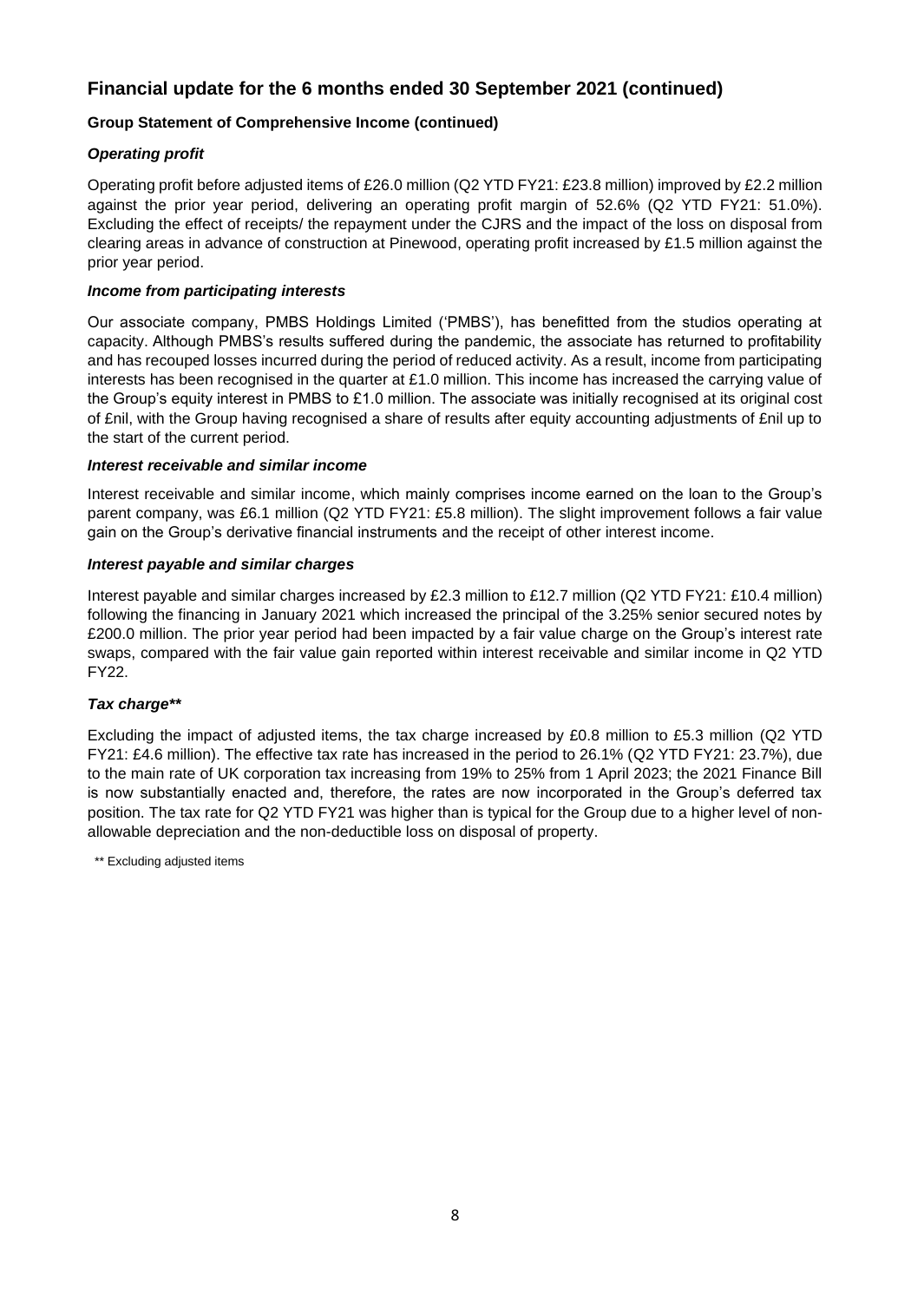# **Financial update for the 6 months ended 30 September 2021 (continued)**

#### **Group Statement of Comprehensive Income (continued)**

#### *Adjusted items*

The Group presents its results in the statement of comprehensive income to separately identify the impact of certain items ("adjusted items") in order to provide a clear and consistent presentation of the underlying operating performance of the Group. Adjusted items are transactions that are unusual in size or nature or have limited predictive value such as disposals, discontinued operations, impairments, certain fair value remeasurements and other significant items where the Group considers separate disclosure would be useful.

There are no adjusted items reported in Q2 YTD FY22, compared with adjusted income of £1.5 million in Q2 YTD FY21, being:

- **Gain on loan to participating interests** (£2.0 million): In June 2020, the step-up associated with the Group's investment in PMBS completed for £nil consideration. The Group also received additional loan notes from PMBS for £nil consideration. These were recognised on the balance sheet at a fair value of £2.0 million, resulting in a corresponding gain in the income statement; and
- **Tax charge** (£0.5 million): Arising on the item above and a small catch up on tax from the sale of the Group's equity interest in the Atlanta studios.

#### **Liquidity and capital resources**

#### *Cash flow*

The cash balance was £248.5 million at 30 September 2021, having decreased by £49.1 million from £297.6 million since the start of the financial year.

#### *Net cash flow from operating activities*

Net cash flow from operating activities of a £13.1 million outflow (Q2 YTD FY21: £1.9 million outflow), reduced period-on-period by £11.2 million. Before movements in working capital, cash inflows of £31.7 million (Q2 YTD FY21: £31.4 million) were broadly level with the prior year period. The period-on-period decrease in operating cash flows is largely due to a £8.1 million higher reduction in working capital, but also includes £3.3 million higher net interest paid following the financing in January 2021 and £0.1 million higher tax payments.

The higher working capital reductions mainly relate to: (i) the phasing-in of the two long-term contracts over the first half of FY21 and the relatively lower unwind of deferred income balances in Q2 YTD FY21; (ii) a natural delay from the timing of VAT reclaims relating to capital expenditure as our studio expansion plans progress; and is partially offset by (iii) a reduced level of resale-related payments in the period.

#### *Net cash flow from investing activities*

Net cash outflow from investing activities was £35.9 million compared with £13.0 million in Q2 YTD FY21. Expenditure in the period largely relates to the continued development of the five stages at Pinewood West, enabling works at Shepperton North West and the design and enabling works at Shepperton South expansion. Expenditure at £13.0 million in Q2 YTD FY21 related to the planning and site preparation works across these same programmes, with the commencement of the development of the five stages at Pinewood West in Q2 FY21.

#### *Net cash flow from financing activities*

Net cash outflow from financing activities was £0.1 million (Q2 YTD FY21: £nil) following payment of residual financing arrangement fees in the quarter.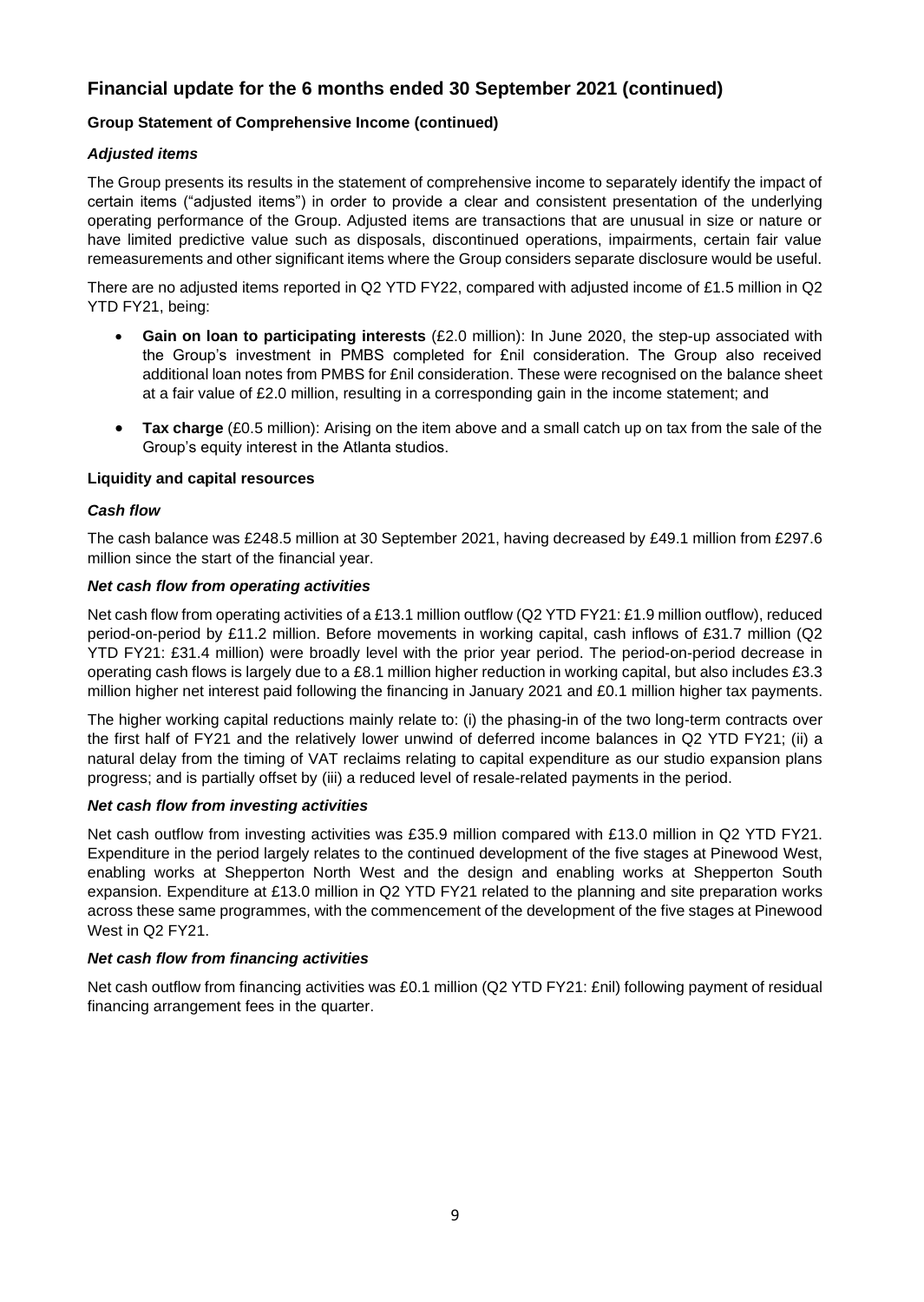# **Pinewood Group Limited**

# **Interim condensed consolidated financial statements**

**Period ended 30 September 2021**

Company Registration Number: 03889552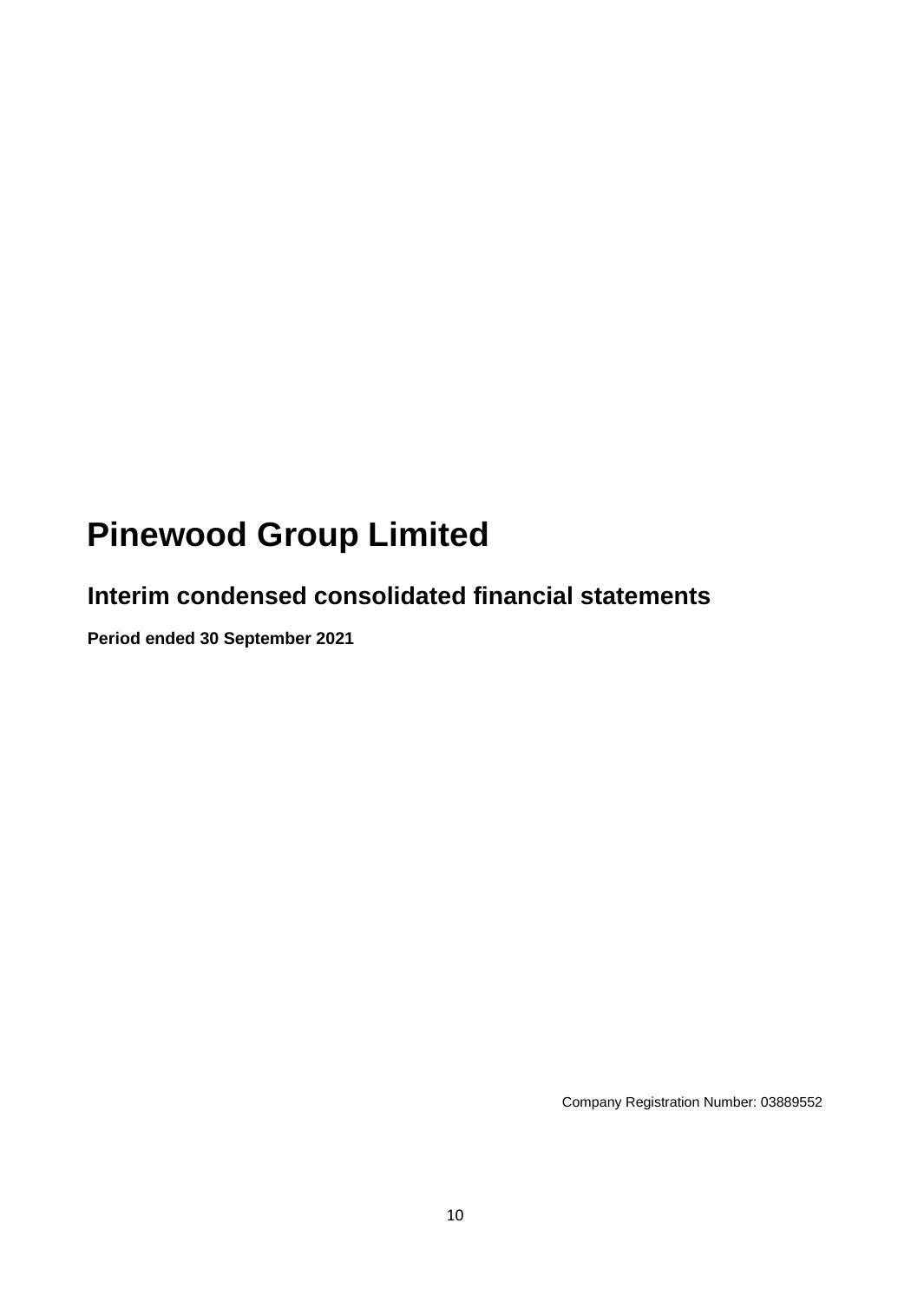## **Group Statement of Comprehensive Income**

for the six month period ended 30 September 2021

|                                                              |                |           | 6 months ended 30 Sep 2021           |              | 6 months ended 30 Sep 2020 |                               |           | Full year<br>31 Mar<br>2021 |
|--------------------------------------------------------------|----------------|-----------|--------------------------------------|--------------|----------------------------|-------------------------------|-----------|-----------------------------|
|                                                              |                | Adjusted  | <b>Adjusted</b><br>items<br>(Note 1) | <b>Total</b> | Adjusted                   | Adjusted<br>items<br>(Note 1) | Total     | Total                       |
|                                                              | <b>Note</b>    | £'000     | £'000                                | £'000        | £'000                      | £'000                         | £'000     | £'000                       |
| <b>Turnover</b>                                              |                | 49,510    | Ξ.                                   | 49,510       | 46,656                     | $\overline{\phantom{a}}$      | 46,656    | 96,888                      |
| Cost of sales                                                |                | (18, 744) | ۰                                    | (18, 744)    | (17, 584)                  | $\overline{\phantom{a}}$      | (17, 584) | (36, 434)                   |
| <b>Gross profit</b>                                          |                | 30,766    | Ξ.                                   | 30,766       | 29,072                     | $\overline{\phantom{0}}$      | 29,072    | 60,454                      |
| Selling and distribution costs                               |                | (386)     |                                      | (386)        | (683)                      |                               | (683)     | (878)                       |
| Administrative expenses                                      |                | (3,855)   | ۰                                    | (3,855)      | (3, 364)                   | -                             | (3,364)   | (7,039)                     |
| Other operating expenses                                     |                | (504)     | Ξ.                                   | (504)        | (1,208)                    | $\overline{\phantom{0}}$      | (1,208)   | (2, 405)                    |
| <b>Operating profit</b>                                      | $\overline{c}$ | 26,021    | Ξ.                                   | 26,021       | 23,817                     | $\overline{\phantom{0}}$      | 23,817    | 50,132                      |
| Income from participating interests                          | 6              | 989       |                                      | 989          |                            |                               |           |                             |
| Gain on loan to participating interests                      |                |           |                                      |              | $\overline{\phantom{a}}$   | 2,014                         | 2,014     | 2,014                       |
| Interest receivable and similar income                       | 3              | 6,082     | ۰                                    | 6,082        | 5,787                      | $\overline{\phantom{a}}$      | 5,787     | 11,476                      |
| Interest payable and similar charges                         | 4              | (12, 676) | ۰                                    | (12, 676)    | (10, 362)                  | $\overline{\phantom{a}}$      | (10, 362) | (20, 612)                   |
| <b>Profit before taxation</b>                                |                | 20,416    | Ξ.                                   | 20,416       | 19,242                     | 2,014                         | 21,256    | 43,010                      |
| Tax charge                                                   | 5              | (5, 321)  | ۰                                    | (5, 321)     | (4, 566)                   | (500)                         | (5,066)   | (9,276)                     |
| Profit after taxation attributable to<br>equity shareholders |                | 15,095    |                                      | 15,095       | 14,676                     | 1,514                         | 16,190    | 33,734                      |
| Other comprehensive income                                   |                |           |                                      |              |                            |                               |           |                             |
| Currency exchange differences                                |                | 111       |                                      | 111          | (94)                       |                               | (94)      | (535)                       |
| <b>Total comprehensive income</b>                            |                | 15,206    | Ξ.                                   | 15,206       | 14,582                     | 1,514                         | 16,096    | 33,199                      |

The notes on pages 15 to 24 form part of these financial statements.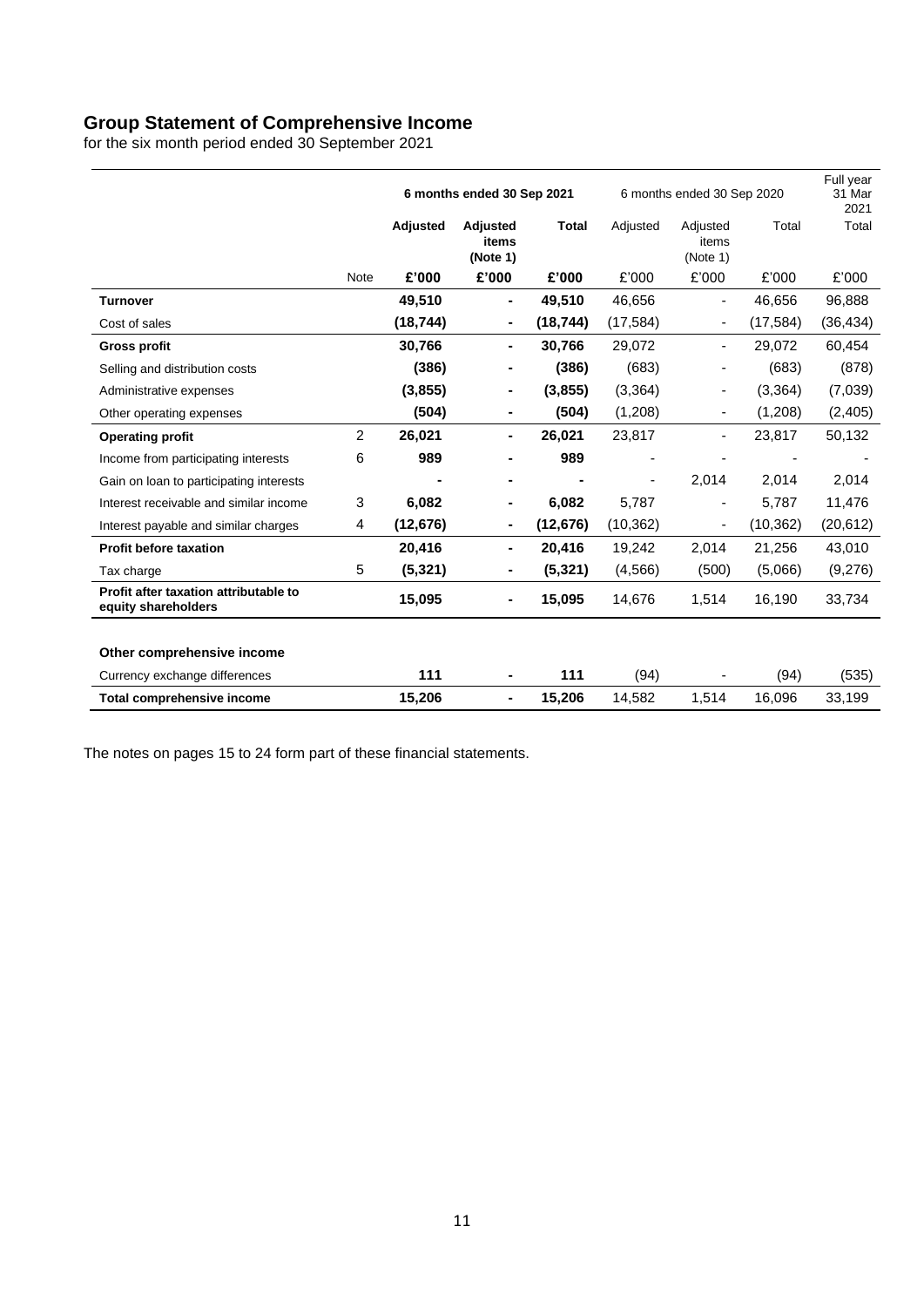## **Group Statement of Financial Position**

as at 30 September 2021

|                                       |                | 30 Sep 2021 | 30 Sep 2020 | 31 Mar 2021 |
|---------------------------------------|----------------|-------------|-------------|-------------|
|                                       | <b>Note</b>    | £'000       | £'000       | £'000       |
| <b>Assets</b>                         |                |             |             |             |
| <b>Non-current assets</b>             |                |             |             |             |
| Intangible assets                     | $\overline{7}$ | 5,369       | 5,963       | 5,801       |
| Property, plant and equipment         | 8              | 362,747     | 308,906     | 325,370     |
| Interests in associates               | 6              | 4,984       | 4,533       | 3,841       |
| Trade and other receivables           | 9              | 334,273     | 323,192     | 328,733     |
|                                       |                | 707,373     | 642,594     | 663,745     |
| <b>Current assets</b>                 |                |             |             |             |
| Inventories                           |                | 51          | 56          | 59          |
| Trade and other receivables           | 9              | 9,255       | 7,924       | 7,124       |
| Cash and cash equivalents             |                | 248,523     | 77,612      | 297,596     |
|                                       |                | 257,829     | 85,592      | 304,779     |
| <b>Total assets</b>                   |                | 965,202     | 728,186     | 968,524     |
| <b>Equity and liabilities</b>         |                |             |             |             |
| Share capital                         | 10             | 1           | 1           | 1           |
| <b>Translation reserve</b>            | 11             | 1,711       | 2,041       | 1,600       |
| Retained earnings                     | 11             | 161,729     | 129,090     | 146,634     |
| <b>Total equity</b>                   |                | 163,441     | 131,132     | 148,235     |
| <b>Non-current liabilities</b>        |                |             |             |             |
| Interest bearing loans and borrowings | 12             | 747,870     | 544,965     | 747,655     |
| Derivative financial instruments      | 13             | 1,201       | 3,022       | 2,095       |
| Deferred tax liabilities              | 5              | 5,039       | 3,721       | 3,769       |
|                                       |                | 754,110     | 551,708     | 753,519     |
| <b>Current liabilities</b>            |                |             |             |             |
| Derivative financial instruments      | 13             | 409         |             |             |
| Trade and other payables              | 14             | 47,242      | 45,346      | 66,770      |
|                                       |                | 47,651      | 45,346      | 66,770      |
| <b>Total liabilities</b>              |                | 801,761     | 597,054     | 820,289     |
| <b>Total equity and liabilities</b>   |                | 965,202     | 728,186     | 968,524     |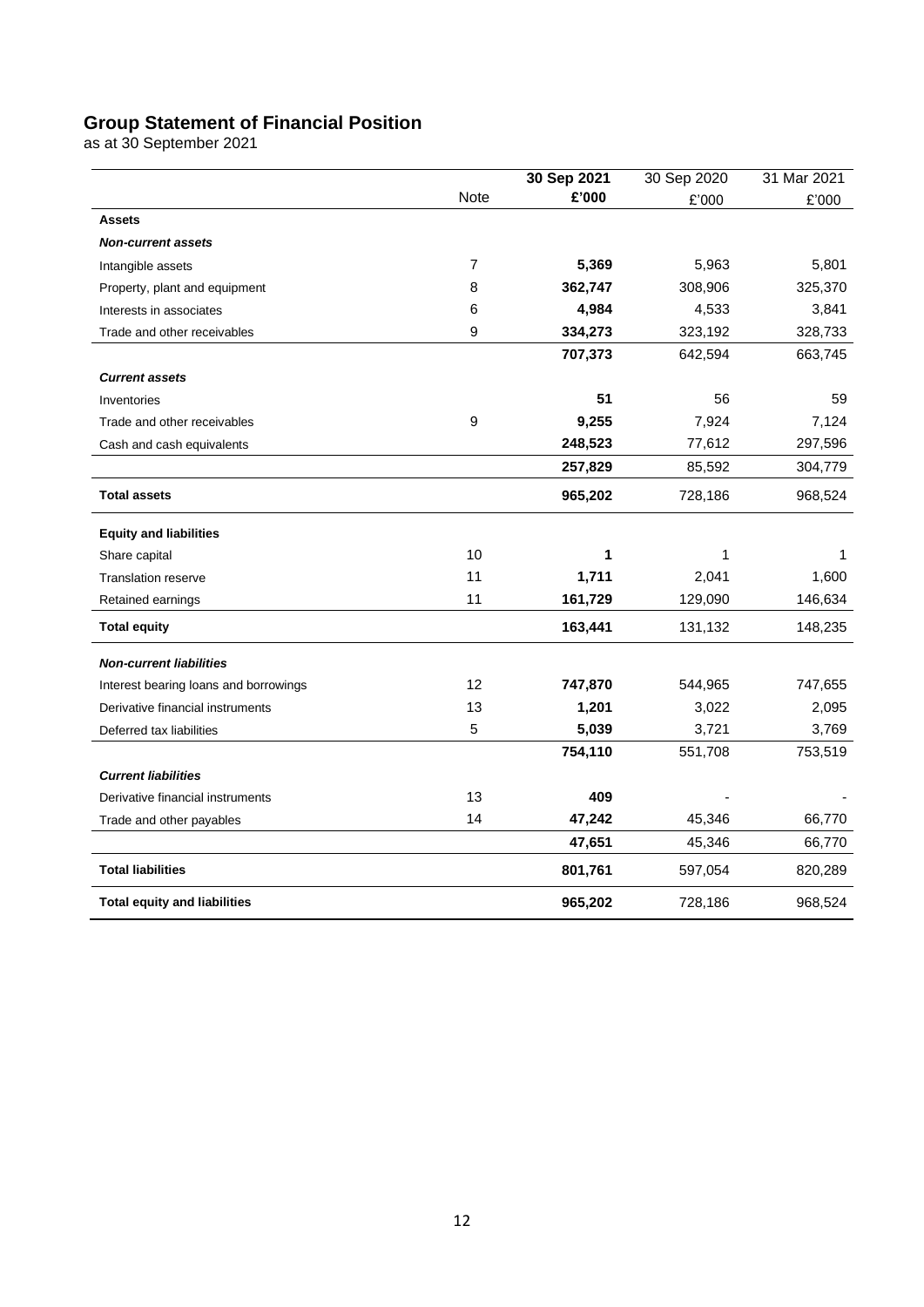# **Group Statement of Cash Flows**

for the six month period ended 30 September 2021

|                                                                          |             |           | 6 months ended 30 Sep | Year ended  |
|--------------------------------------------------------------------------|-------------|-----------|-----------------------|-------------|
|                                                                          |             | 2021      | 2020                  | 31 Mar 2021 |
|                                                                          | <b>Note</b> | £'000     | £'000                 | £'000       |
| Cash flow from operating activities:                                     |             |           |                       |             |
| Profit before taxation                                                   |             | 20,416    | 21,256                | 43,010      |
| Adjustments to reconcile profit before taxation<br>to net cash flows:    |             |           |                       |             |
| Depreciation, impairment and amortisation                                | 2           | 5,668     | 5,658                 | 11,317      |
| Profit on disposal of investments                                        | 2           | (19)      |                       |             |
| Loss on disposal of property, plant and equipment                        | 2           |           | 1,866                 | 1,783       |
| Income from participating interests                                      | 6           | (989)     |                       |             |
| Gain on investment in participating interests                            | 1           |           | (2,014)               | (2,014)     |
| Unrealised foreign exchange loss                                         |             |           | 52                    | 13          |
| Interest receivable and similar income                                   | 3           | (6,082)   | (5,787)               | (11, 476)   |
| Interest payable and similar charges                                     | 4           | 12,676    | 10,362                | 20,612      |
| Cash flow from operating activities before changes in<br>working capital |             | 31,670    | 31,393                | 63,245      |
| (Increase)/decrease in trade and other receivables                       |             | (2, 125)  | 1,104                 | 1,546       |
| Decrease/(increase) in inventories                                       |             | 8         |                       | (3)         |
| Decrease in trade and other payables                                     |             | (26, 877) | (21, 998)             | (3,350)     |
| Cash generated from operations                                           |             | 2,676     | 10,499                | 61,438      |
| Interest paid                                                            |             | (12, 843) | (9, 462)              | (22, 329)   |
| Interest received                                                        |             | 156       | 48                    | 55          |
| Corporation tax received in respect of FPC activity                      |             |           |                       | 41          |
| Net corporation tax paid                                                 |             | (3, 133)  | (2,989)               | (6,866)     |
| Net cash flow (used in)/from operating activities                        |             | (13, 144) | (1,904)               | 32,339      |
| Cash flow (used in)/from investing activities:                           |             |           |                       |             |
| Proceeds from disposal of property, plant and equipment                  |             |           | 184                   | 270         |
| Purchase of property, plant and equipment                                |             | (35, 814) | (12, 404)             | (31, 256)   |
| Purchase of intangible assets                                            |             | (93)      | (796)                 | (1,084)     |
| Proceeds from disposal of investments                                    |             | 19        |                       |             |
| Repayment of loan by associate                                           |             |           |                       | 392         |
| Net cash flow used in investing activities                               |             | (35, 888) | (13,016)              | (31, 678)   |
| Cash flow (used in)/from financing activities:                           |             |           |                       |             |
| Proceeds from issue of loan notes                                        |             |           |                       | 206,576     |
| Payment of loan issue costs and finance arrangement fees                 |             | (147)     |                       | (1,978)     |
| Net cash flow (used in)/from financing activities                        |             | (147)     |                       | 204,598     |
| Net (decrease)/increase in cash and cash equivalents                     |             | (49, 179) | (14, 920)             | 205,259     |
| Currency exchange movement                                               |             | 106       | (123)                 | (318)       |
| Cash and cash equivalents at the start of the period                     |             | 297,596   | 92,655                | 92,655      |
| Cash and cash equivalents at the end of the period                       |             | 248,523   | 77,612                | 297,596     |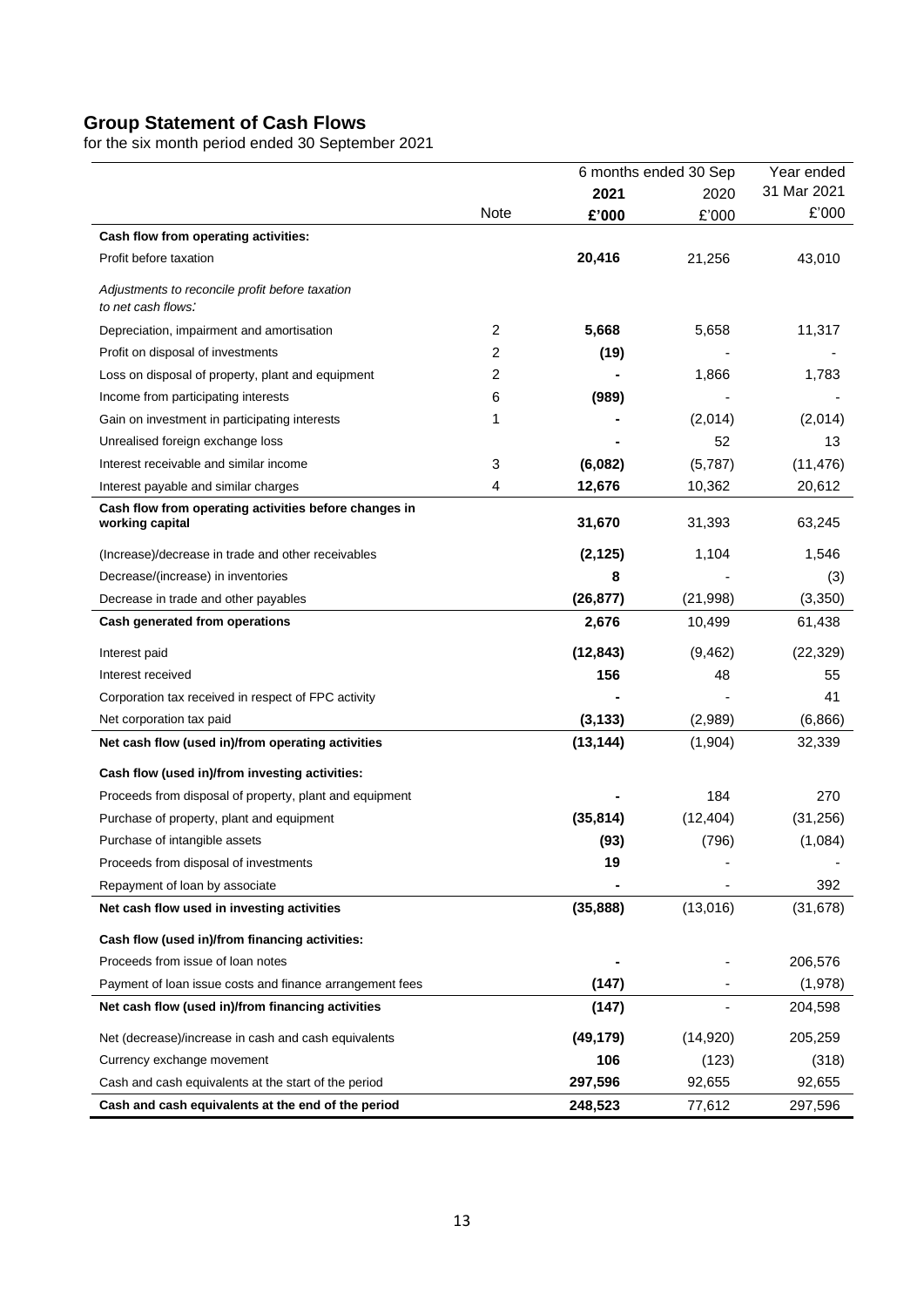# **Reconciliation of Movement in Net Debt**

for the six month period ended 30 September 2021

|                                                             |            | 6 months ended 30 Sep | Year ended  |
|-------------------------------------------------------------|------------|-----------------------|-------------|
|                                                             | 2021       | 2020                  | 31 Mar 2021 |
|                                                             | £'000      | £'000                 | £'000       |
| Net (decrease)/increase in cash and cash equivalents        | (49, 179)  | (14, 920)             | 205,259     |
| Currency exchange movement                                  | 106        | (123)                 | (318)       |
| Payment of interest on loan notes                           | 12,188     | 8,937                 | 21,125      |
| Proceeds from issue of loan notes                           |            |                       | (206, 576)  |
| Payment of loan issue costs and finance arrangement fees    | 147        |                       | 1,978       |
| Movement in loan issue costs accrued 1                      | (90)       |                       | 171         |
| Interest expense on loan notes                              | (12, 460)  | (9, 416)              | (19, 867)   |
| Movement in net debt                                        | (49, 288)  | (15, 522)             | 1,772       |
| Net debt at the start of the period                         | (450, 059) | (451, 831)            | (451,831)   |
| Net debt at the end of the period                           | (499, 347) | (467, 353)            | (450,059)   |
| Net debt at the end of the period excluding restricted cash | (501, 102) | (467, 420)            | (451,822)   |

1) During the 6 months to 30 September 2021, accruals for arrangement fees incurred on issuing £200 million Senior Secured Notes were adjusted to reflect invoices received.

## **Group Statement of Changes in Equity**

for the six month period ended 30 September 2021

|                                                  | <b>Share</b> | <b>Translation</b> | <b>Retained</b> | <b>Total</b> |
|--------------------------------------------------|--------------|--------------------|-----------------|--------------|
|                                                  | capital      | reserve            | earnings        | equity       |
|                                                  | £'000        | £'000              | £'000           | £'000        |
| At 01 April 2021                                 | 1            | 1,600              | 146,634         | 148,235      |
| Profit for the period                            |              |                    | 15,095          | 15,095       |
| Currency exchange differences                    |              | 111                |                 | 111          |
| Total comprehensive income for the period        | ۰            | 111                | 15,095          | 15,206       |
| At 30 September 2021                             | 1            | 1,711              | 161,729         | 163,441      |
|                                                  |              |                    |                 |              |
| At 01 April 2020                                 |              | 2,135              | 112,900         | 115,036      |
| Profit for the year                              |              |                    | 33,734          | 33,734       |
| Currency exchange differences                    |              | (535)              |                 | (535)        |
| Total comprehensive (loss)/income for the year   |              | (535)              | 33,734          | 33,199       |
| At 31 March 2021                                 | 1            | 1,600              | 146,634         | 148,235      |
|                                                  |              |                    |                 |              |
| At 01 April 2020                                 |              | 2,135              | 112,900         | 115,036      |
| Profit for the period                            |              |                    | 16,190          | 16,190       |
| Currency exchange differences                    |              | (94)               |                 | (94)         |
| Total comprehensive (loss)/income for the period |              | (94)               | 16,190          | 16,096       |
| At 30 September 2020                             |              | 2,041              | 129,090         | 131,132      |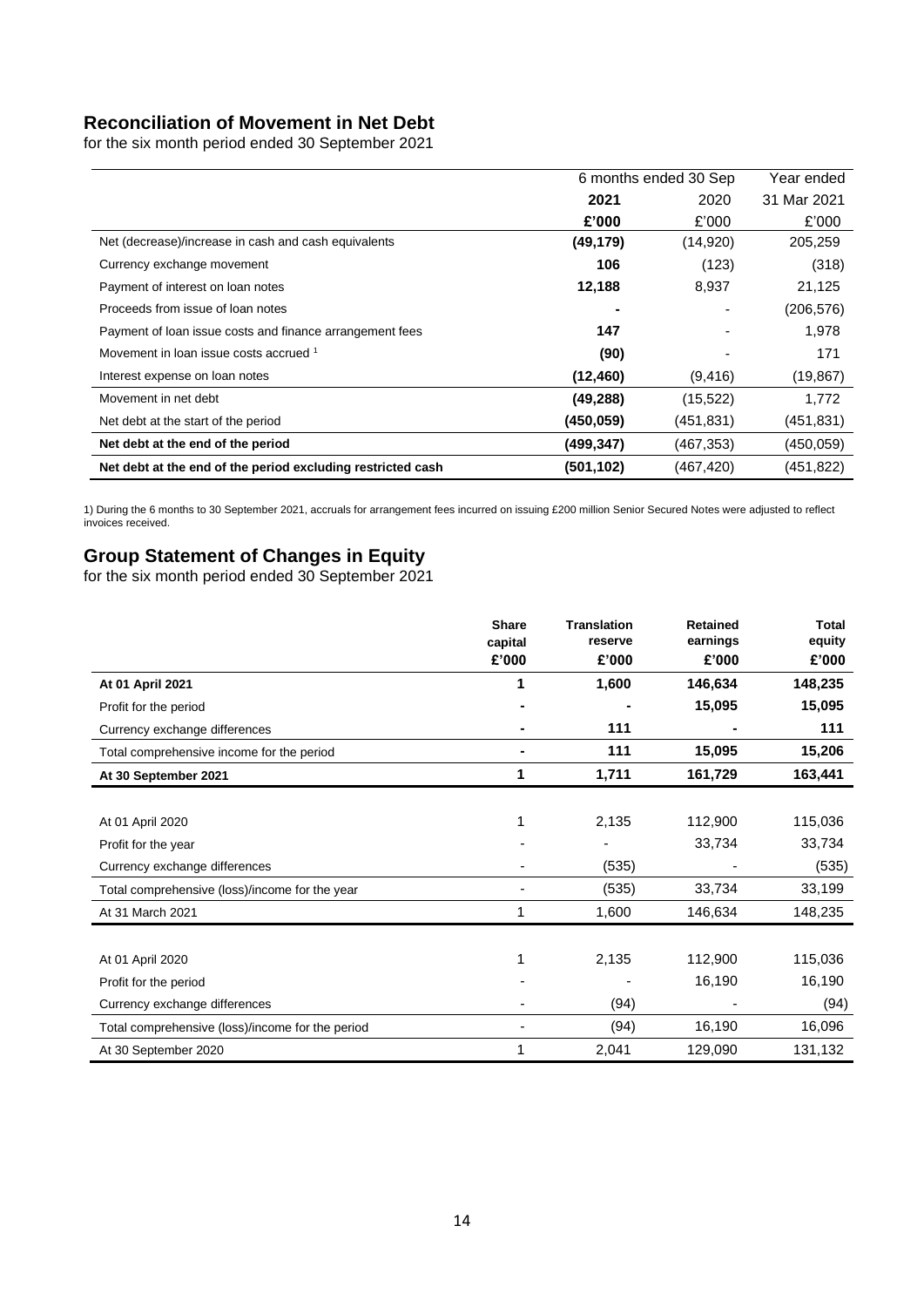for the six month period ended 30 September 2021

#### **1 Adjusted items**

The Group separately presents, as adjusted items, gains and losses on major disposals, certain remeasurements and other significant items. All of the adjusted items shown below are transactions that are either unusual in size or nature or have limited predictive value. Providing additional information on adjusted items and presenting them separately from the total statutory performance of the Group is considered helpful in order to provide a consistent presentation of the underlying performance of the Group.

|                                                               | 6 months ended 30 Sep |       | Year ended  |  |
|---------------------------------------------------------------|-----------------------|-------|-------------|--|
|                                                               | 2021                  | 2020  | 31 Mar 2021 |  |
| Income/(expense)                                              | £'000                 | £'000 | £'000       |  |
| Administrative expenses:                                      |                       |       |             |  |
| Termination of agreement with Pinewood Forest                 | ۰                     |       | 542         |  |
| Administrative expenses within adjusted items                 | $\blacksquare$        |       | 542         |  |
| Gain on loan to participating interests within adjusted items | ۰                     | 2.014 | 2,014       |  |
| Tax charge on adjusted items                                  |                       | (500) | (705)       |  |
| Adjusted items per statement of comprehensive income          |                       | 1.514 | 1,851       |  |

Further detail on adjusted items in prior periods is available in the reports for those periods, which can be found at pinewoodgroup.com/pinewood-today/investors.

#### **2 Operating profit**

|                                                        | 6 months ended 30 Sep |       | Year ended  |
|--------------------------------------------------------|-----------------------|-------|-------------|
|                                                        | 2021                  | 2020  | 31 Mar 2021 |
| Operating profit is stated after charging/(crediting): | £'000                 | £'000 | £'000       |
| Depreciation of property, plant and equipment          | 5,196                 | 5.187 | 10,344      |
| Loss on disposal of property, plant and equipment      |                       | 1,866 | 1,783       |
| Operating lease payments                               | 641                   | 626   | 1,265       |
| Profit on disposal of investments                      | (19)                  |       |             |
| Net Government grants returned/(received)              | 527                   | (658) | (700)       |
| Amortisation of software                               | 192                   | 191   | 413         |
| Amortisation of goodwill                               | 280                   | 280   | 560         |
| Net foreign exchange losses                            | 4                     | 51    | 34          |

Government grants relate to the UK's Coronavirus Job Retention Scheme, and are presented within other operating income/expenses. During the 6 months ended 30 September 2021, in light of the positive result achieved for the year ended 31 March 2021, the Group returned monies received under this scheme relating to retained employees. The total repayment made was £548,000.

Depreciation charges are included within cost of sales. Amortisation of intangible assets is included within administrative expenses. Profits or loss on disposal are included within other operating income/expenses.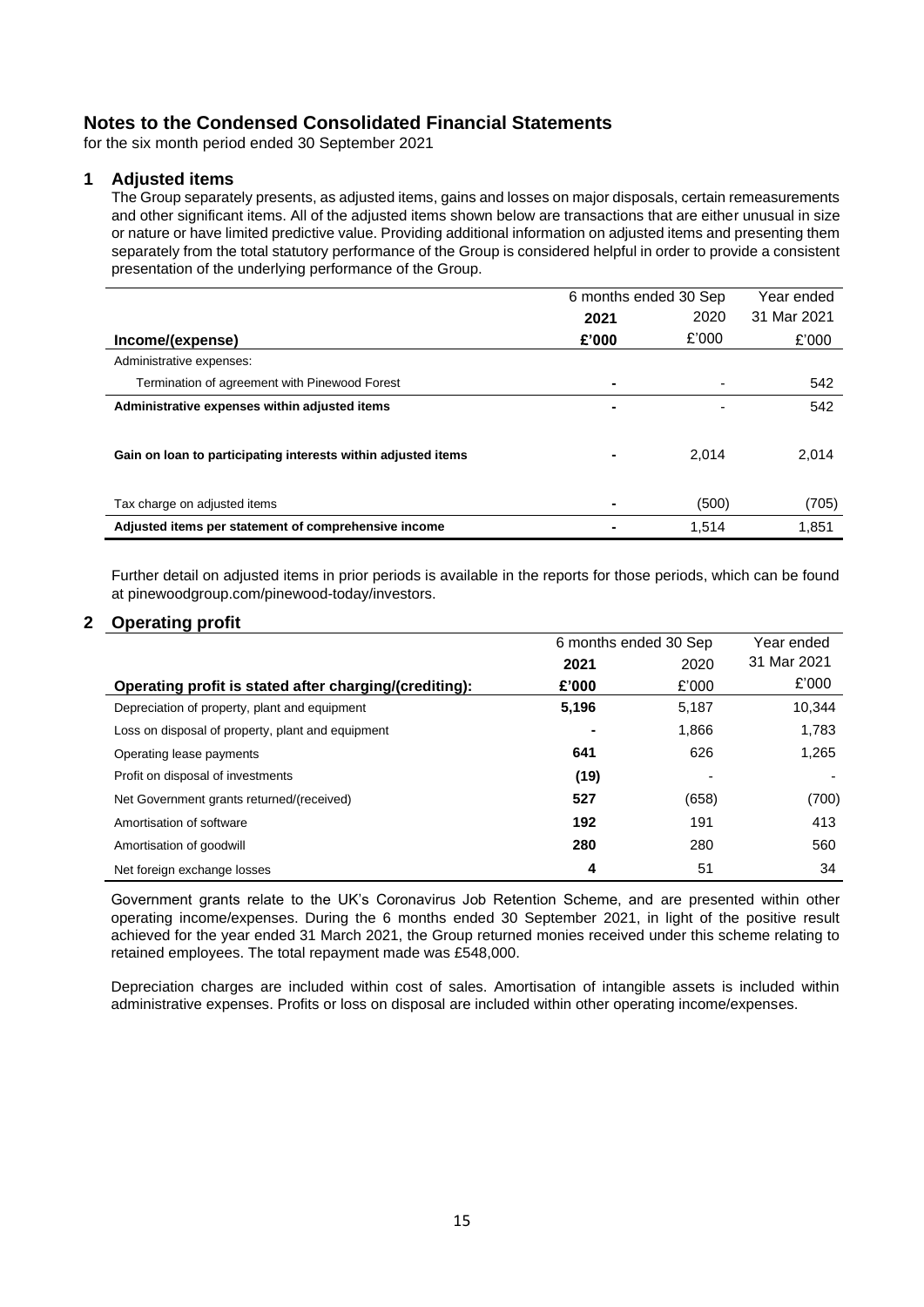for the six month period ended 30 September 2021

#### **3 Interest receivable and similar income**

|                                                                            | 6 months ended 30 Sep |       | Year ended  |  |
|----------------------------------------------------------------------------|-----------------------|-------|-------------|--|
|                                                                            | 2021                  | 2020  | 31 Mar 2021 |  |
|                                                                            | £'000                 | £'000 | £'000       |  |
| On financial assets measured at amortised cost:                            |                       |       |             |  |
| Interest receivable from associates                                        | 154                   | 199   | 340         |  |
| Interest receivable on loan due from parent undertaking                    | 5,540                 | 5,540 | 11,080      |  |
| Bank interest receivable                                                   | 47                    | 48    | 56          |  |
| Other interest receivable                                                  | 108                   |       |             |  |
|                                                                            | 5,849                 | 5,787 | 11,476      |  |
| On financial instruments measured at fair value:                           |                       |       |             |  |
| Gains on derivative financial instruments (including interest<br>accruals) | 233                   |       |             |  |
|                                                                            | 6,082                 | 5.787 | 11.476      |  |

# **4 Interest payable and similar charges**

|                                                                             | 6 months ended 30 Sep |        | Year ended  |
|-----------------------------------------------------------------------------|-----------------------|--------|-------------|
|                                                                             | 2021                  | 2020   | 31 Mar 2021 |
|                                                                             | £'000                 | £'000  | £'000       |
| On financial instruments measured at amortised cost:                        |                       |        |             |
| <b>Senior Secured Notes</b>                                                 | 12,460                | 9.416  | 19,867      |
| On financial instruments measured at fair value:                            |                       |        |             |
| Losses on derivative financial instruments (including<br>interest accruals) |                       | 709    | 288         |
| On other instruments:                                                       |                       |        |             |
| Other interest                                                              | 216                   | 237    | 457         |
|                                                                             | 12,676                | 10,362 | 20,612      |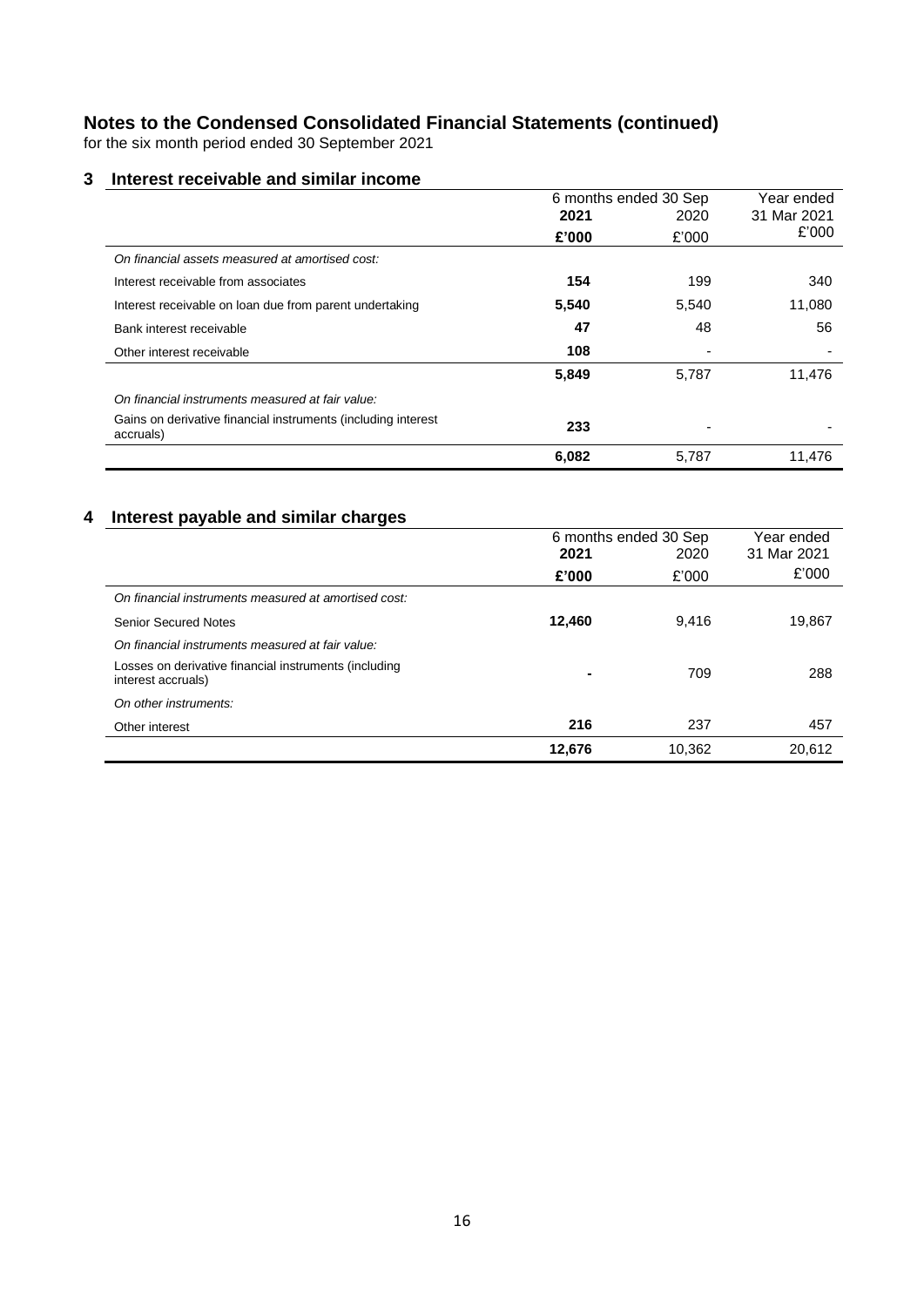for the six month period ended 30 September 2021

# **5 Tax charge on ordinary activities**

|                                                                             | 6 months to 30 Sep |       | Year ended  |
|-----------------------------------------------------------------------------|--------------------|-------|-------------|
|                                                                             | 2021               | 2020  | 31 Mar 2021 |
| (a) Analysis of charge for the period:                                      | £'000              | £'000 | £'000       |
| Current tax:                                                                |                    |       |             |
| UK corporation tax charge                                                   | 2,990              | 3,935 | 7,176       |
| Amounts payable for group tax relief                                        | 1,036              | 809   | 2,074       |
| Foreign income tax                                                          | 15                 | 61    | 10          |
| Foreign tax suffered                                                        | 34                 | 37    | 74          |
| Double taxation credit                                                      | (24)               | (26)  | (49)        |
| Amounts under/(over) provided in previous periods                           |                    | 117   | (204)       |
|                                                                             | 4,051              | 4,933 | 9,081       |
| Deferred tax:                                                               |                    |       |             |
| Relating to origination and reversal of timing differences                  | 84                 | 133   | 339         |
| Effect of change in deferred tax rates                                      | 1,186              |       |             |
| Amounts over provided in previous periods                                   |                    |       | (144)       |
|                                                                             | 1,270              | 133   | 195         |
| Tax charge in the Group statement of comprehensive income                   | 5,321              | 5,066 | 9,276       |
|                                                                             |                    |       |             |
| The tax charge in the Group statement of comprehensive income<br>comprises: |                    |       |             |
| Tax on profit before adjusted items                                         | 5,321              | 4,566 | 9,120       |
| Amounts over provided in previous periods before adjusted items             |                    |       | (549)       |
| Amounts under provided in previous periods on adjusted items                |                    | 117   | 201         |
| Tax charge on adjusted items                                                |                    | 383   | 504         |
| Tax charge in the Group statement of comprehensive income                   | 5,321              | 5,066 | 9,276       |

The 2021 Finance Bill was substantively enacted during the six months ended 30 September 2021. The main rate of UK corporation tax will increase from 19% to 25% with effect from April 2023. As a result, the Group's deferred tax assets and liabilities have been re-measured using the revised 25% rate, resulting in an increase in the net liability of £1.2 million.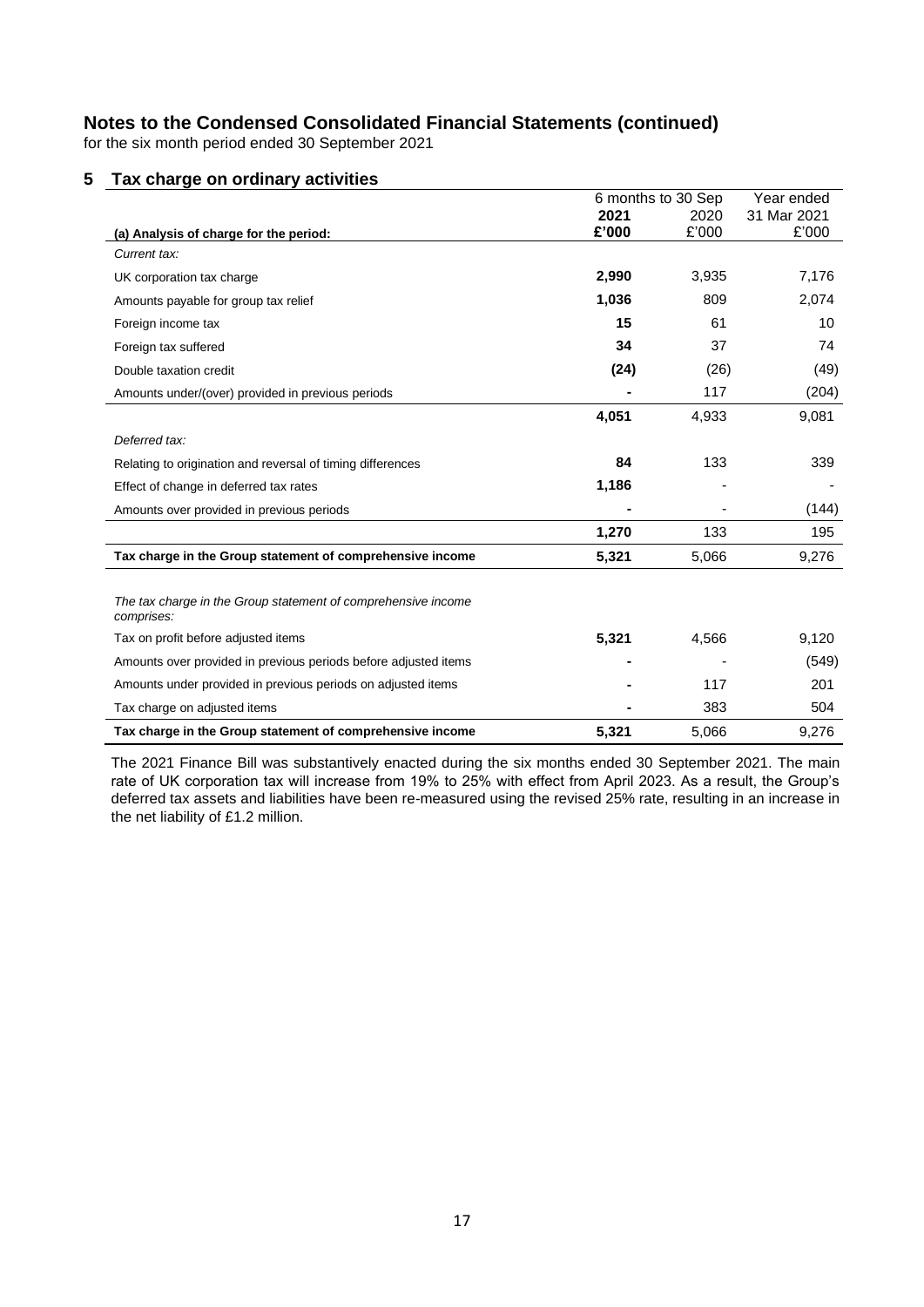for the six month period ended 30 September 2021

# **5 Tax charge (continued)**

|                                                                                                 | 6 months to 30 Sep |        | Year ended  |
|-------------------------------------------------------------------------------------------------|--------------------|--------|-------------|
|                                                                                                 | 2021               | 2020   | 31 Mar 2021 |
| (b) Factors affecting taxation for the period:                                                  | £'000              | £'000  | £'000       |
| Profit before tax                                                                               | 20,416             | 21,256 | 43,010      |
| Profit before tax multiplied by the standard rate of corporation tax in the<br><b>UK of 19%</b> | 3,879              | 4,039  | 8,172       |
| Adjustments in respect of:                                                                      |                    |        |             |
| Corporation tax under/(over) provided in previous periods                                       |                    | 117    | (204)       |
| Deferred tax over provided in previous periods                                                  |                    |        | (144)       |
| Non-taxable income                                                                              | (188)              |        |             |
| Non-allowable depreciation on buildings                                                         | 347                | 467    | 691         |
| Amortisation of goodwill                                                                        | 53                 | 53     | 106         |
| Other non-allowable expenses/(gains)                                                            | 6                  | 370    | 593         |
| Double taxation relief                                                                          | (24)               | (26)   | (49)        |
| Overseas tax at different rates                                                                 | 38                 | 46     | 111         |
| Group tax relief                                                                                | (1,036)            | (809)  | (2,074)     |
| Amounts payable for group tax relief                                                            | 1,036              | 809    | 2,074       |
| Deferred tax - effect of taxation rate change on opening balances                               | 1,186              |        |             |
| Deferred tax - effect of taxation rate change on current period timing<br>differences           | 24                 |        |             |
|                                                                                                 | 5,321              | 5,066  | 9,276       |
|                                                                                                 |                    |        |             |
|                                                                                                 | 6 months to 30 Sep |        | Year ended  |
|                                                                                                 | 2021               | 2020   | 31 Mar 2021 |
| (c) Deferred tax                                                                                | £'000              | £'000  | £'000       |
| Deferred tax relates to the following                                                           |                    |        |             |
| Group comprehensive statement of income:                                                        |                    |        |             |

| Accelerated capital allowances                     | 94    | 95                       | 380  |
|----------------------------------------------------|-------|--------------------------|------|
| Short-term timing differences                      |       | 38                       | (92) |
| Fair value adjustments arising on acquisitions     | (10)  | $\overline{\phantom{0}}$ | (93) |
| Effect of taxation rate change on opening balances | 1.186 | -                        |      |
|                                                    | 1.270 | 133                      | 195  |

|                                               | At 1 Apr<br>2021 | <b>Charged to</b><br>profit or<br>loss | <b>Currency</b><br>exchange | At 30 Sep<br>2021 |
|-----------------------------------------------|------------------|----------------------------------------|-----------------------------|-------------------|
| Group statement of financial position         | £'000            | £'000                                  | £'000                       | £'000             |
| Accelerated capital allowances                | 3.491            | 1.181                                  | $\overline{\phantom{a}}$    | 4,672             |
| Short-term timing differences                 | (3)              |                                        | $\overline{\phantom{0}}$    | (3)               |
| Fair value adjustment arising on acquisitions | 281              | 89                                     | $\overline{\phantom{0}}$    | 370               |
| Net deferred tax liability                    | 3.769            | 1.270                                  |                             | 5,039             |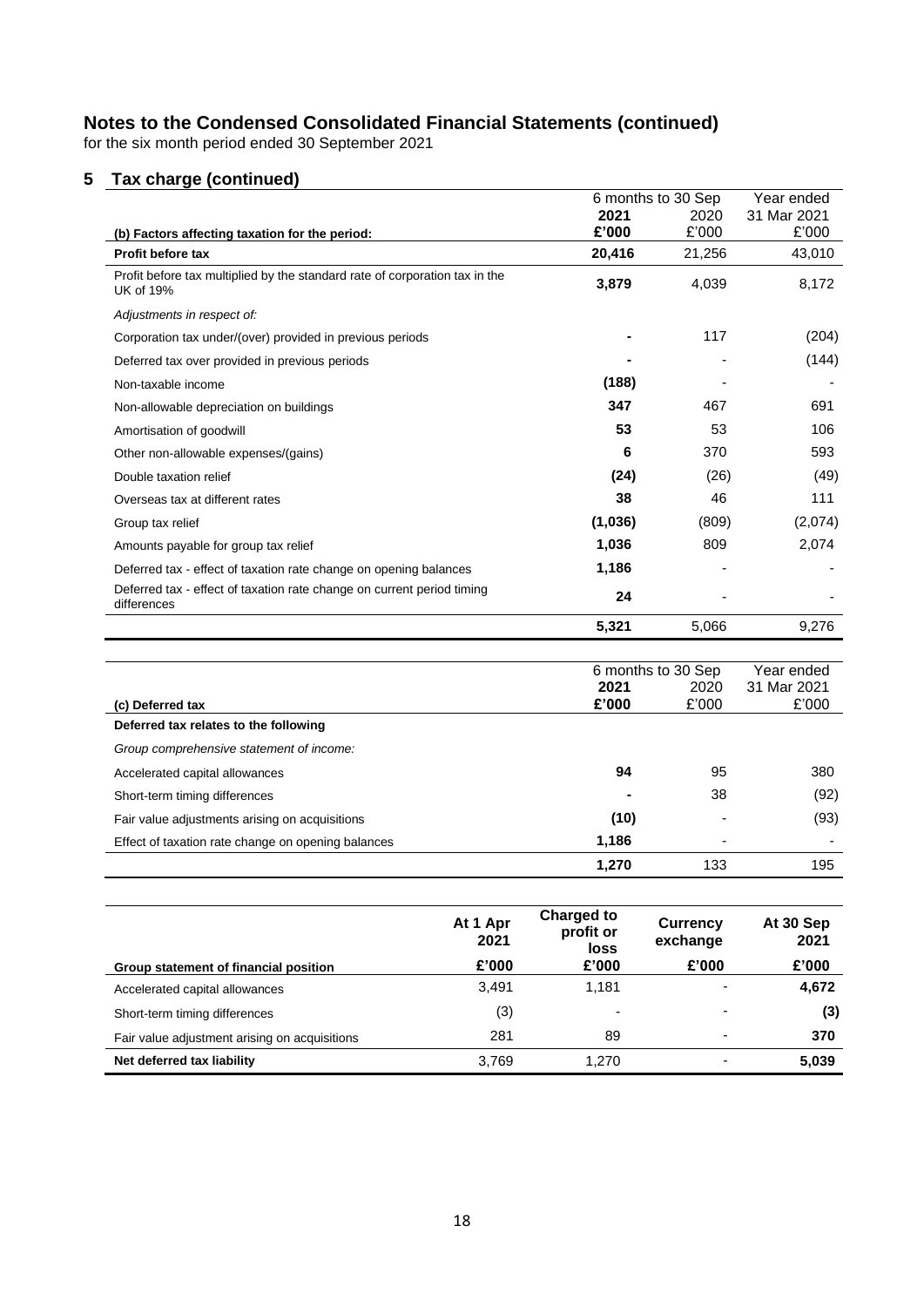for the six month period ended 30 September 2021

## **6 Interests in associates**

|                                                                                      | 30 Sep 2021 | 30 Sep 2020 | 31 Mar 2021 |
|--------------------------------------------------------------------------------------|-------------|-------------|-------------|
|                                                                                      | £'000       | £'000       | £'000       |
|                                                                                      |             |             |             |
| Equity                                                                               | 989         |             |             |
| Loan notes                                                                           | 3,995       | 4,533       | 3,841       |
| <b>Total investment in associates</b>                                                | 4,984       | 4,533       | 3,841       |
| The carrying value of the Group's equity investment in its associate was as follows: |             |             |             |
|                                                                                      | 30 Sep 2021 | 30 Sep 2020 | 31 Mar 2021 |
|                                                                                      | £'000       | £'000       |             |
|                                                                                      |             |             | £'000       |
| At beginning of period                                                               |             |             |             |
| Share of profit                                                                      | 989         |             |             |

At 30 September 2021, the Group had interests in the following associate:

| Company<br>name             | <b>Principal activity</b> | Country of incorporation | % equity interest |
|-----------------------------|---------------------------|--------------------------|-------------------|
| <b>PMBS Holding Limited</b> | Holding company           | United Kingdom           | 25%               |

# **7 Intangible assets**

|                            | <b>Software</b><br>£'000 | Goodwill<br>£'000 | <b>Total</b><br>£'000 |
|----------------------------|--------------------------|-------------------|-----------------------|
| Cost                       |                          |                   |                       |
| At 31 March 2020           | 2,837                    | 5,604             | 8,441                 |
| <b>Additions</b>           | 796                      |                   | 796                   |
| At 30 September 2020       | 3,633                    | 5,604             | 9,237                 |
| <b>Additions</b>           | 340                      |                   | 340                   |
| At 31 March 2021           | 3,973                    | 5,604             | 9,577                 |
| <b>Additions</b>           | 40                       |                   | 40                    |
| At 30 September 2021       | 4,013                    | 5,604             | 9,617                 |
| <b>Amortisation</b>        |                          |                   |                       |
| At 31 March 2020           |                          | 2,803             | 2,803                 |
| Provided during the period | 191                      | 280               | 471                   |
| At 30 September 2020       | 191                      | 3,083             | 3,274                 |
| Provided during the period | 222                      | 280               | 502                   |
| At 31 March 2021           | 413                      | 3,363             | 3,776                 |
| Provided during the period | 192                      | 280               | 472                   |
| At 30 September 2021       | 605                      | 3,643             | 4,248                 |
| Net book value             |                          |                   |                       |
| At 30 September 2021       | 3,408                    | 1,961             | 5,369                 |
| At 31 March 2021           | 3,560                    | 2,241             | 5,801                 |
| At 30 September 2020       | 3,442                    | 2,521             | 5,963                 |
| At 31 March 2020           | 2,837                    | 2,801             | 5,638                 |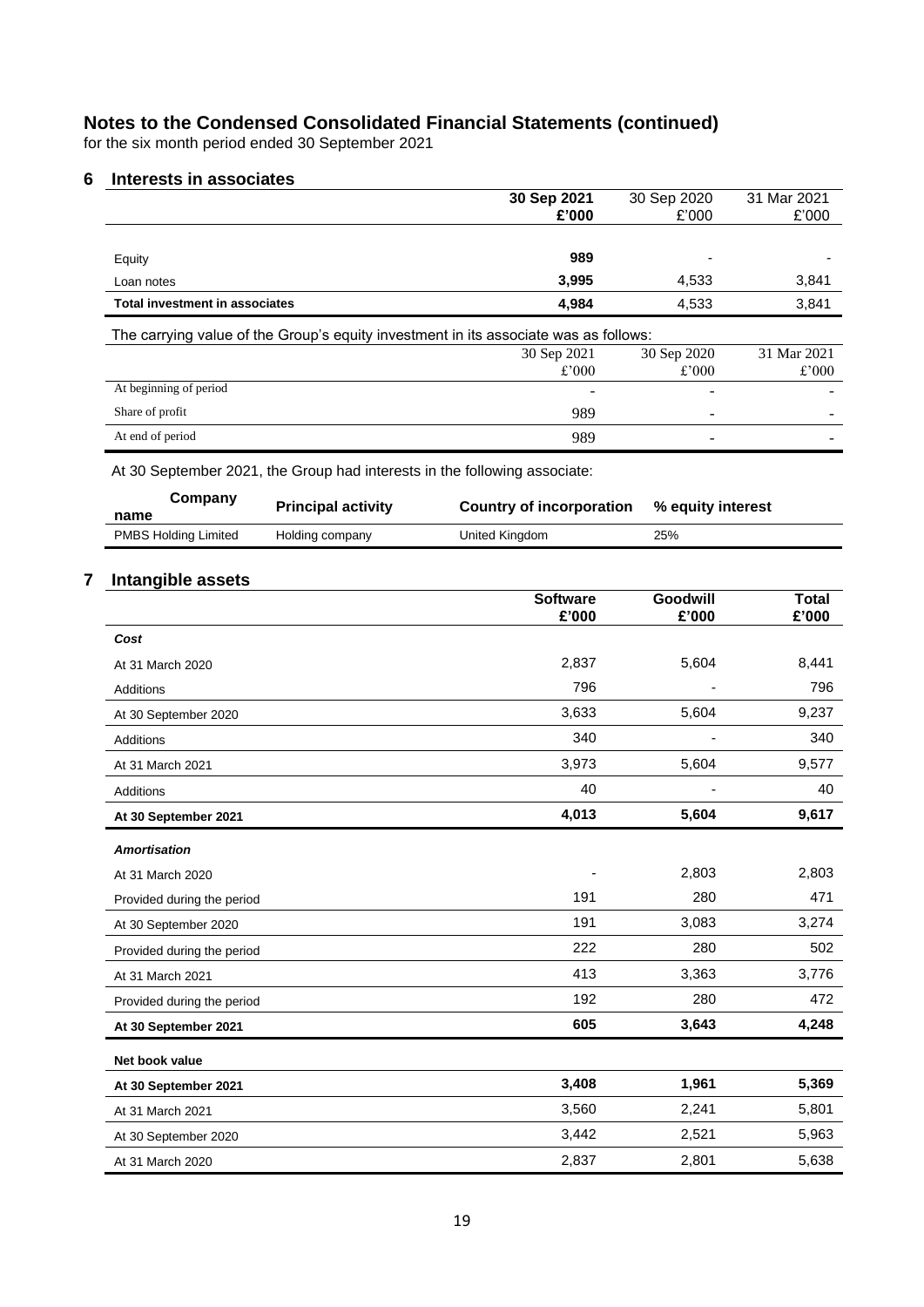for the six month period ended 30 September 2021

#### **8 Property, plant and equipment**

|                            | Freehold<br>land and<br>buildings | Fixtures,<br>fittings and<br>equipment | <b>Assets under</b><br>construction | <b>Total</b> |
|----------------------------|-----------------------------------|----------------------------------------|-------------------------------------|--------------|
|                            | £'000                             | £'000                                  | £'000                               | £'000        |
| Cost                       |                                   |                                        |                                     |              |
| At 31 March 2020           | 344,634                           | 37,128                                 | 3,473                               | 385,235      |
| Additions                  | 7,850                             | 908                                    | 3,472                               | 12,230       |
| <b>Disposals</b>           | (3,797)                           | (558)                                  |                                     | (4, 355)     |
| Exchange movements         |                                   | (7)                                    |                                     | (7)          |
| At 30 September 2020       | 348,687                           | 37,471                                 | 6,945                               | 393,103      |
| Additions                  | 1,184                             | 797                                    | 19,647                              | 21,628       |
| <b>Disposals</b>           |                                   | (366)                                  |                                     | (366)        |
| Exchange movements         |                                   | (14)                                   |                                     | (14)         |
| At 31 March 2021           | 349,871                           | 37,888                                 | 26,592                              | 414,351      |
| Additions                  | 5,365                             | 1,010                                  | 36,198                              | 42,573       |
| <b>Disposals</b>           | (86)                              | (856)                                  |                                     | (942)        |
| Exchange movements         |                                   | 5                                      |                                     | 5            |
| At 30 September 2021       | 355,150                           | 38,047                                 | 62,790                              | 455,987      |
|                            |                                   |                                        |                                     |              |
| <b>Depreciation</b>        |                                   |                                        |                                     |              |
| At 31 March 2020           | 57,217                            | 24,096                                 |                                     | 81,313       |
| Provided during the period | 3,797                             | 1,390                                  |                                     | 5,187        |
| Disposals                  | (1,822)                           | (483)                                  |                                     | (2, 305)     |
| Exchange movements         |                                   | 2                                      |                                     | 2            |
| At 30 September 2020       | 59,192                            | 25,005                                 |                                     | 84,197       |
| Provided during the period | 3,778                             | 1,379                                  |                                     | 5,157        |
| Disposals                  |                                   | (363)                                  |                                     | (363)        |
| Exchange movements         |                                   | (10)                                   |                                     | (10)         |
| At 31 March 2021           | 62,970                            | 26,011                                 |                                     | 88,981       |
| Provided during the period | 3,795                             | 1,401                                  |                                     | 5,196        |
| <b>Disposals</b>           | (86)                              | (856)                                  |                                     | (942)        |
| Exchange movements         |                                   | 5                                      |                                     | 5            |
| At 30 September 2021       | 66,679                            | 26,561                                 | ۰.                                  | 93,240       |
|                            |                                   |                                        |                                     |              |
| Net book value             |                                   |                                        |                                     |              |
| At 30 September 2021       | 288,471                           | 11,486                                 | 62,790                              | 362,747      |
| At 31 March 2021           | 286,901                           | 11,877                                 | 26,592                              | 325,370      |
| At 30 September 2020       | 289,495                           | 12,466                                 | 6,945                               | 308,906      |
| At 31 March 2020           | 287,417                           | 13,032                                 | 3,473                               | 303,922      |

As at 30 September 2021, assets under construction mainly comprises costs associated with the redevelopment of certain lettable space at Pinewood West and the development of land at Shepperton Studios. Assets under construction are not depreciated until the development is available for use.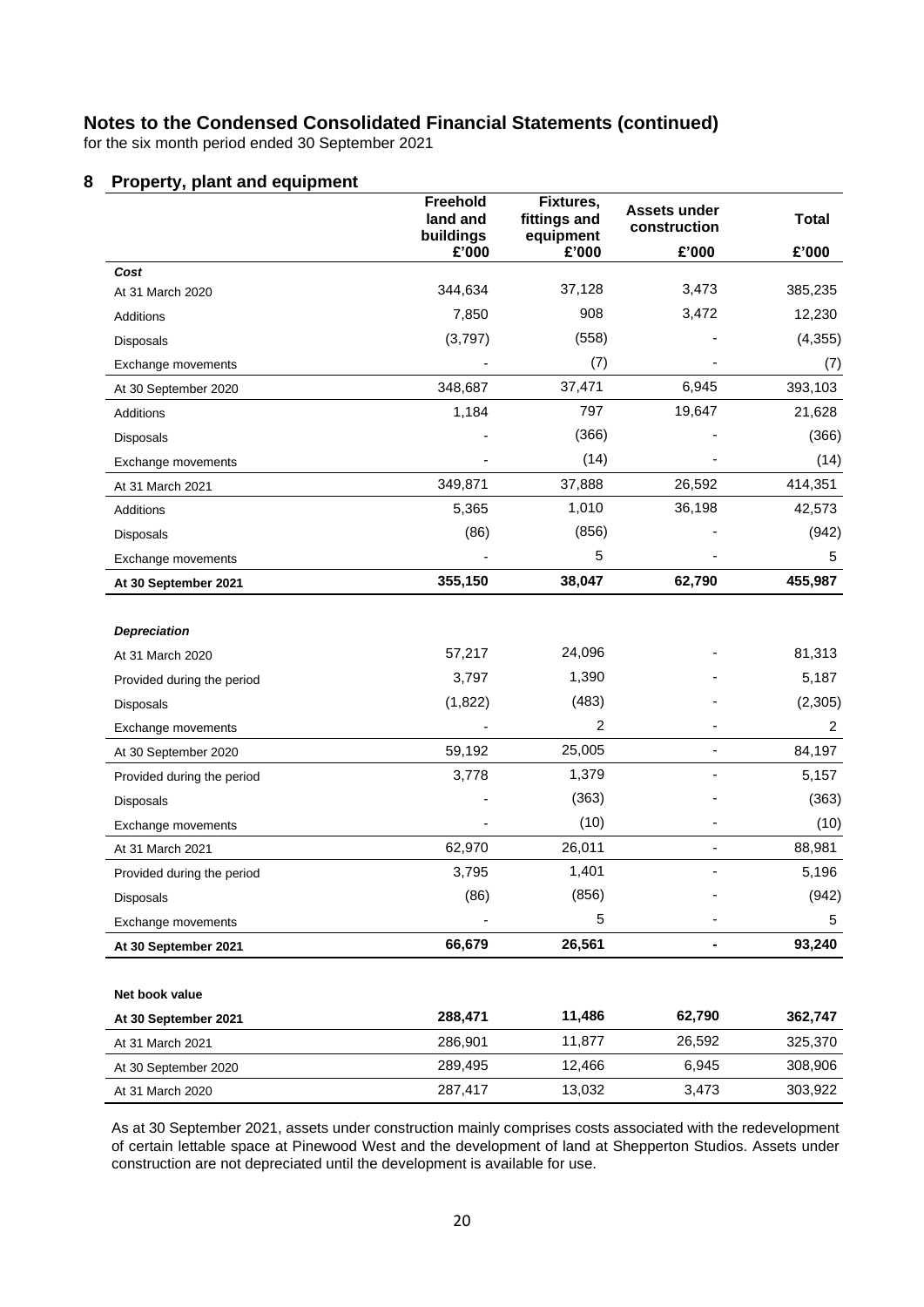for the six month period ended 30 September 2021

#### **9 Trade and other receivables**

|                                              | 30 Sep 2021 | 30 Sep 2020 | 31 Mar 2021 |
|----------------------------------------------|-------------|-------------|-------------|
|                                              | £'000       | £'000       | £'000       |
| Amount falling due within one year:          |             |             |             |
| Trade receivables                            | 2,889       | 4,166       | 2,260       |
| Prepayments and other receivables            | 4,127       | 3,248       | 3,212       |
| Corporation tax receivable                   | 771         | 510         | 645         |
| Value added tax                              | 1,468       |             | 1,007       |
|                                              | 9,255       | 7.924       | 7.124       |
| Amount falling due after more than one year: |             |             |             |
| Loans due from parent undertakings           | 334,273     | 323,192     | 328,733     |
|                                              | 334,273     | 323,192     | 328,733     |
|                                              | 343,528     | 331,116     | 335,857     |

Amounts due from the parent company are due for repayment in September 2025 and bear interest at 3.55%.

## **10 Share capital**

|                                           | 30 Sep 2021 | 30 Sep 2020 | 31 Mar 2021 |
|-------------------------------------------|-------------|-------------|-------------|
|                                           | £'000       | £'000       | £'000       |
| 57,409,926 Ordinary shares of 0.001p each |             |             |             |

The Ordinary shares, which carry no right to fixed income, each carry the right to one vote at general meetings of the Company.

#### **11 Reserves**

#### *Translation reserve*

The translation reserve represents the cumulative foreign currency impact of the translation of operations with a functional currency other than sterling, and related funding balances, in line with the Group's foreign currency accounting policy.

#### *Retained earnings*

Retained earnings represent cumulative profit and loss net of distributions to owners.

#### **12 Interest bearing loans and borrowings**

|                                   | <b>Maturity</b>   | 30 Sep 2021 | 30 Sep 2020 | 31 Mar 2021 |
|-----------------------------------|-------------------|-------------|-------------|-------------|
|                                   |                   | £'000       | £'000       | £'000       |
| <b>Non-current borrowings:</b>    |                   |             |             |             |
| Revolving credit facility         | <b>March 2025</b> | -           | ۰           |             |
| 3.25% Senior Secured Notes        | September 2025    | 747.870     | 544.965     | 747,655     |
| Non-current drawn loan facilities |                   | 747.870     | 544,965     | 747,655     |

In January 2021, the Group issued £200.0 million aggregate principal amount of Senior Secured Notes under the same terms and conditions as the Group's outstanding 3.25% Senior Secured Notes due 2025. Including premium and accrued interest, the Group received gross proceeds of £206.6 million. This issue brings the total aggregate principal amount issued under the indenture to £750.0 million, which is presented as a single financial instrument.

These facilities are secured on certain of the principal assets of the Group.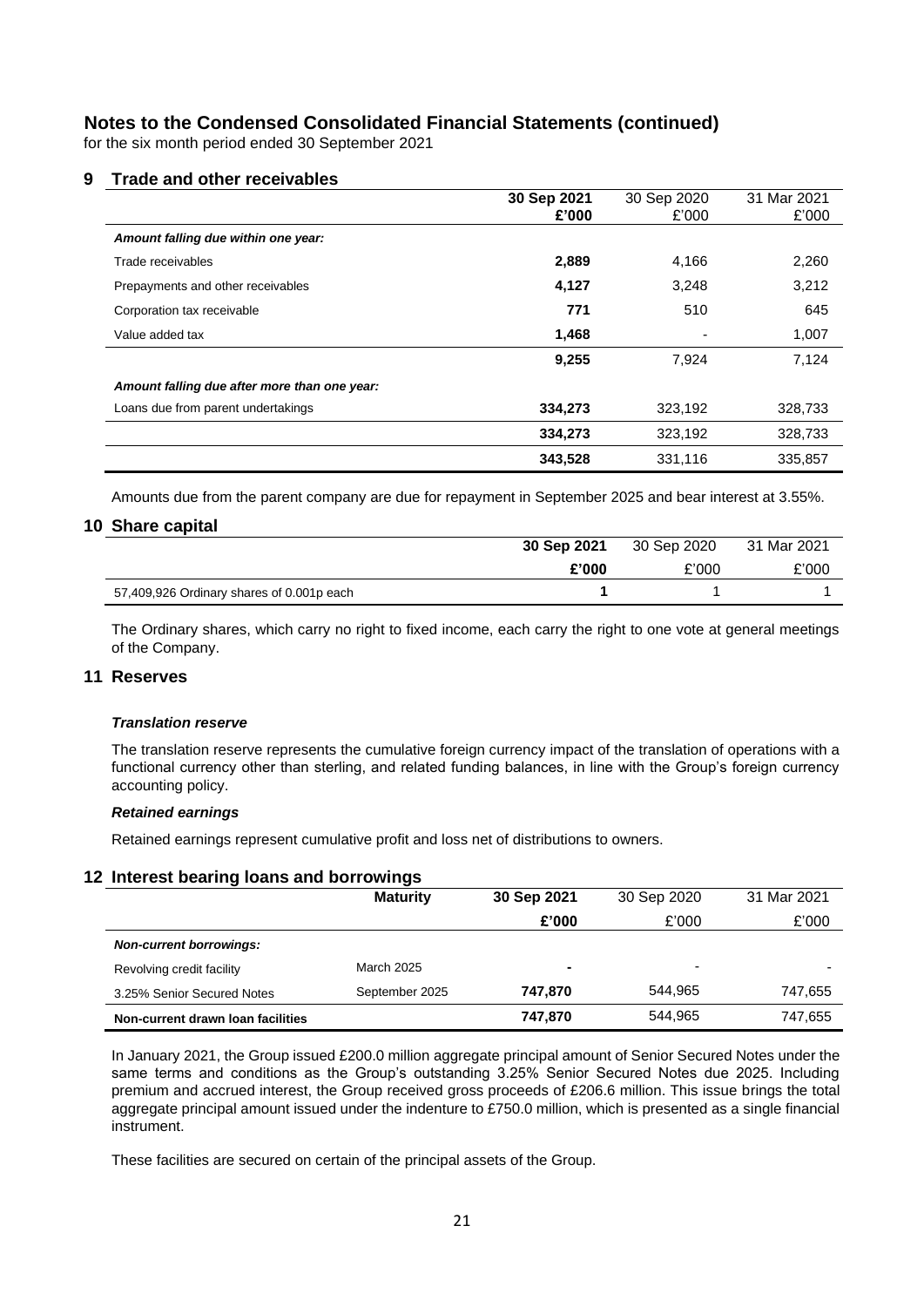for the six month period ended 30 September 2021

#### **12 Interest bearing loans and borrowings (continued)**

The available drawn and undrawn committed facilities are as follows.

| At 30 September 2021                | Within 1 year<br>£'000       | $2 - 5$ years<br>£'000 | 5+ years<br>£'000        | <b>Total</b><br>£'000 |
|-------------------------------------|------------------------------|------------------------|--------------------------|-----------------------|
| <b>Facilities:</b>                  |                              |                        |                          |                       |
| Revolving credit facility           |                              | 50,000                 |                          | 50,000                |
| Loan notes                          |                              | 750,000                |                          | 750,000               |
| <b>Total facilities</b>             |                              | 800,000                | $\blacksquare$           | 800,000               |
|                                     |                              |                        |                          |                       |
| Drawn Ioans:                        |                              |                        |                          |                       |
| Revolving credit facility           |                              |                        |                          |                       |
| Loan notes                          |                              | (750,000)              |                          | (750,000)             |
| <b>Total drawn loans</b>            | $\blacksquare$               | (750,000)              | $\blacksquare$           | (750,000)             |
|                                     |                              |                        |                          |                       |
| <b>Undrawn facilities:</b>          |                              |                        |                          |                       |
| Revolving credit facility           |                              | 50,000                 |                          | 50,000                |
| Loan notes                          |                              |                        |                          |                       |
| <b>Undrawn committed facilities</b> | $\blacksquare$               | 50,000                 | $\blacksquare$           | 50,000                |
|                                     |                              |                        |                          |                       |
| At 30 September 2020                | Within 1 year<br>£'000       | $2 - 5$ years<br>£'000 | 5+ years<br>£'000        | <b>Total</b><br>£'000 |
| <b>Facilities:</b>                  |                              |                        |                          |                       |
| Revolving credit facility           |                              | 50,000                 |                          | 50,000                |
| Loan notes                          |                              | 550,000                |                          | 550,000               |
| <b>Total facilities</b>             | ÷,                           | 600,000                | $\overline{\phantom{a}}$ | 600,000               |
|                                     |                              |                        |                          |                       |
| Drawn Ioans:                        |                              |                        |                          |                       |
| Revolving credit facility           |                              |                        |                          |                       |
| Loan notes                          |                              | (550,000)              |                          | (550,000)             |
| <b>Total drawn loans</b>            | $\qquad \qquad \blacksquare$ | (550,000)              | $\overline{a}$           | (550,000)             |
|                                     |                              |                        |                          |                       |
| <b>Undrawn facilities:</b>          |                              | 50,000                 |                          | 50,000                |
| Revolving credit facility           |                              |                        |                          |                       |
| Loan notes                          |                              |                        |                          |                       |

**Undrawn committed facilities** 60,000 - 50,000 - 50,000 - 50,000 - 50,000 - 50,000 - 50,000 - 50,000 - 50,000 - 50,000 - 50,000 - 50,000 - 50,000 - 50,000 - 50,000 - 50,000 - 50,000 - 50,000 - 50,000 - 50,000 - 50,000 - 50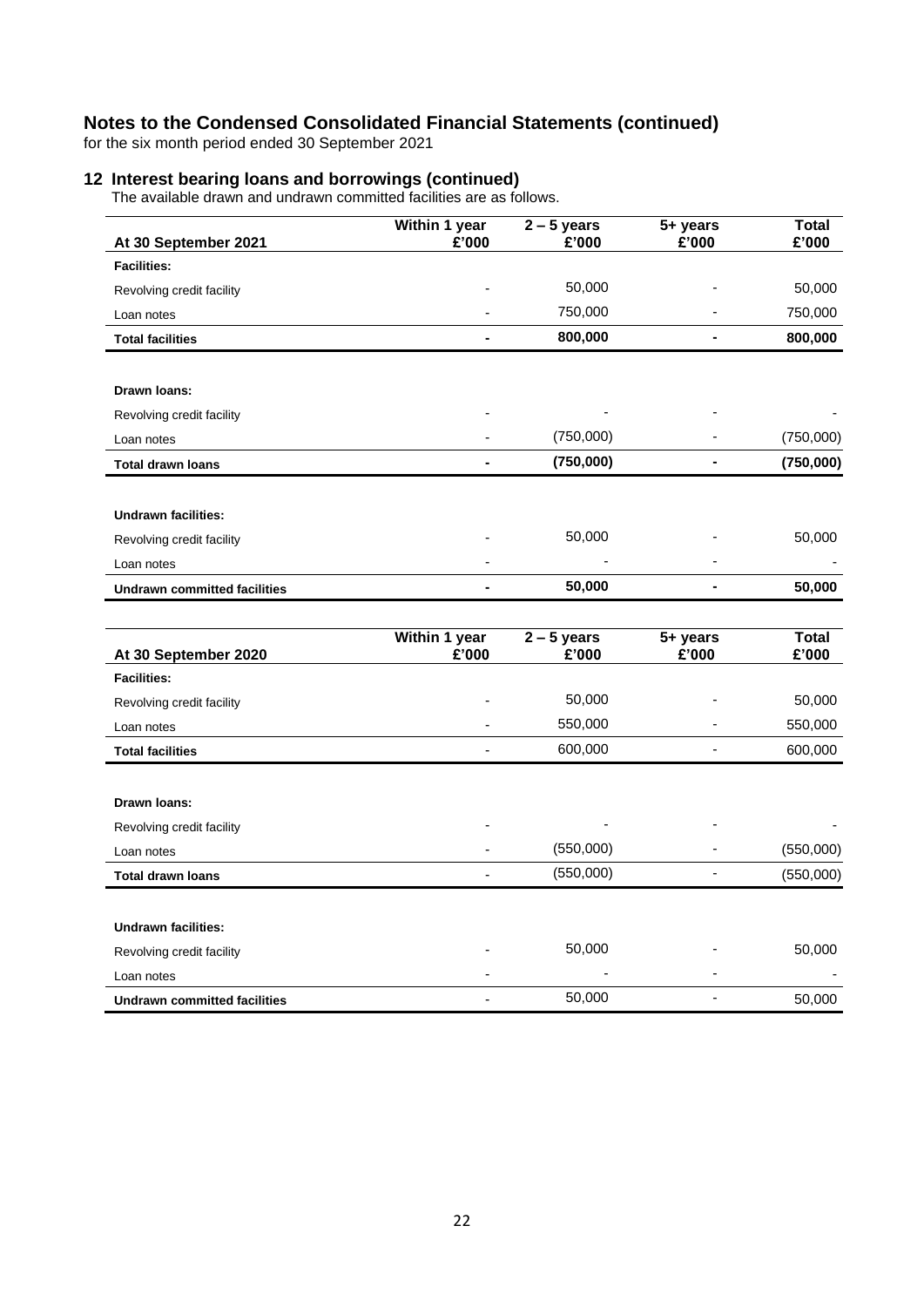for the six month period ended 30 September 2021

#### **13 Derivative financial instruments**

The Group's interest rate swaps are recognised as derivative financial instruments.

|                                                         | 30 Sep 2021 | 30 Sep 2020 | 31 Mar 2021 |
|---------------------------------------------------------|-------------|-------------|-------------|
|                                                         | £'000       | £'000       | £'000       |
| Financial liabilities carried at fair value:            |             |             |             |
| Current derivative financial instrument liabilities     | 409         |             |             |
| Non-current derivative financial instrument liabilities | 1.201       | 3.022       | 2,095       |
|                                                         | 1.610       | 3,022       | 2,095       |

#### *Interest rate swaps*

To minimise the volatility in cash flows from a change in LIBOR, the Group holds interest rate swaps as economic hedges against undrawn debt obligations. The main terms of the Group's interest rate swaps, including the notional amounts, are detailed below.

| <b>Effective interest rate %</b> | <b>Maturity</b> | 30 Sep 2021 | 30 Sep 2020 | 31 Mar 2021 |
|----------------------------------|-----------------|-------------|-------------|-------------|
|                                  |                 | £'000       | £'000       | £'000       |
| 2.00% + variable margin          | April 2025      | 25,000      | 25,000      | 25,000      |
| 2.16% + variable margin          | April 2022      | 25,000      | 25,000      | 25,000      |
|                                  |                 | 50,000      | 50,000      | 50,000      |

Fair value movements on interest rate swaps are recognised in the statement of comprehensive income within interest payable and receivable. The swaps settle in cash on a quarterly basis. The fair value of the swaps is determined by reference to market interest rate curves.

#### **14 Trade and other payables**

|                                            | 30 Sep 2021    | 30 Sep 2020 | 31 Mar 2021 |
|--------------------------------------------|----------------|-------------|-------------|
|                                            | £'000          | £'000       | £'000       |
| Trade payables                             | 1,803          | 5,102       | 2,803       |
| Trade payables - Film production companies | $\blacksquare$ | 70          |             |
| Corporation tax payable                    | ٠              | 707         | ٠           |
| Value added tax                            | $\blacksquare$ | 1,731       |             |
| Other payables                             | 471            | 876         | 981         |
| Accruals and deferred income               | 17,624         | 20,752      | 43,379      |
| Amounts due to parent company              | 8,772          | 6,494       | 7,741       |
| Capital expenditure related payables       | 18,572         | 9,040       | 11,866      |
| Deferred royalty                           | ٠              | 574         |             |
|                                            | 47,242         | 45,346      | 66,770      |

Amounts due to the parent company are interest free and have no fixed repayment terms.

No fixed security has been given in respect of any of the items listed above.

At 30 September 2021, the Group had total capital commitments contracted for, but not provided in the financial statements, of £129.6 million (2020: £4.2 million) in respect of property, plant and equipment arising from the redevelopment of Pinewood West and the expansion of Shepperton Studios. Included within property, plant and equipment are certain assets connected with the Group's long-standing expansion and redevelopment programme, the cost of which is not yet known with certainty. Liabilities in respect of these amounts are estimated and recognised within capital creditors, totalling £11.4 million (31 March 2021: £6.0 million). The liabilities are